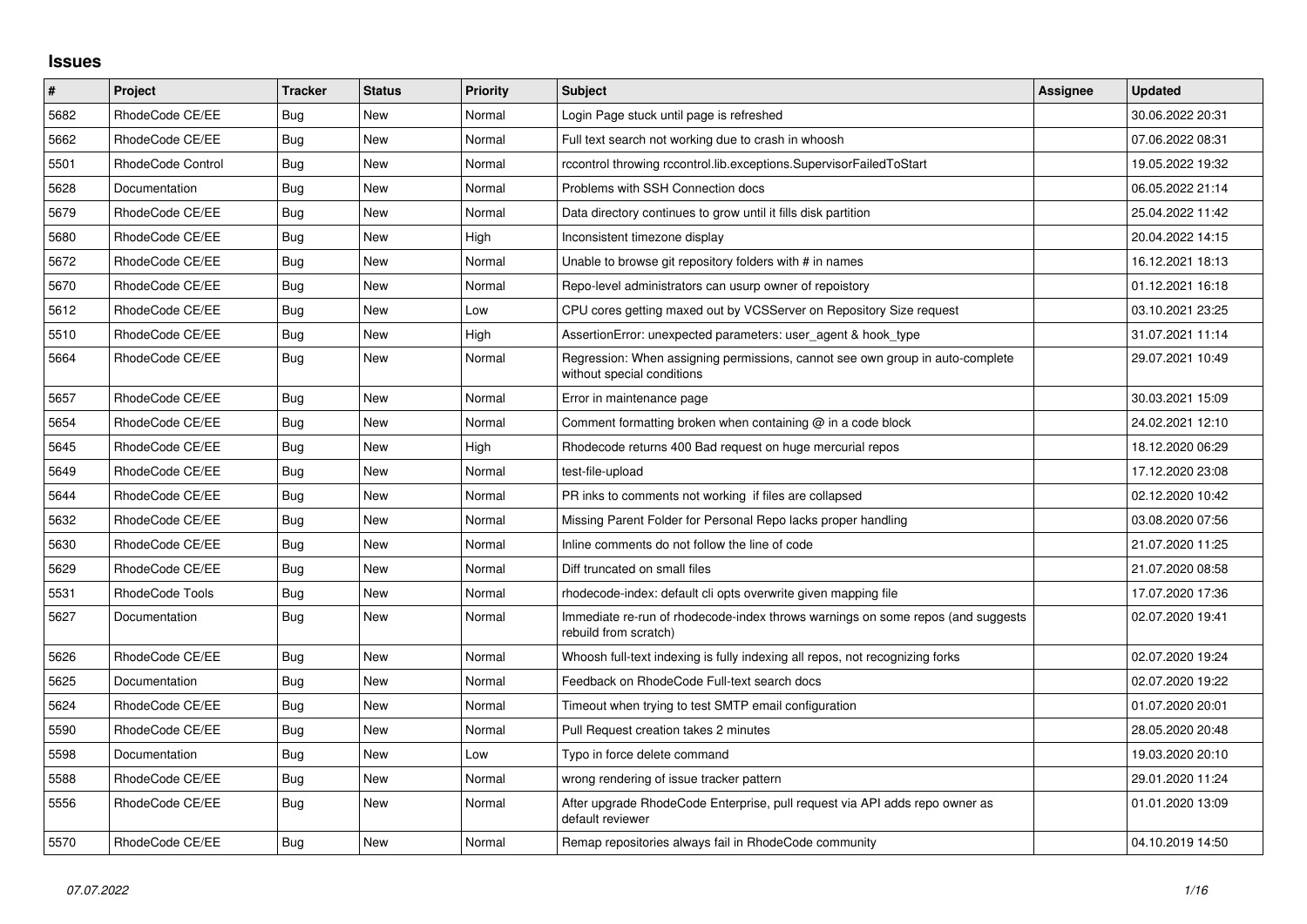| $\pmb{\#}$ | <b>Project</b>    | <b>Tracker</b> | <b>Status</b> | <b>Priority</b> | <b>Subject</b>                                                                                                                                                                       | <b>Assignee</b>    | <b>Updated</b>   |
|------------|-------------------|----------------|---------------|-----------------|--------------------------------------------------------------------------------------------------------------------------------------------------------------------------------------|--------------------|------------------|
| 5553       | RhodeCode CE/EE   | Bug            | New           | Normal          | Exceptions Tracker - Exception ID: 140095575901360 after upgrade to the lastes<br>version                                                                                            | Thierry<br>Wynsdau | 10.07.2019 10:33 |
| 5559       | RhodeCode CE/EE   | <b>Bug</b>     | New           | Normal          | Timezone handling issue on repos list                                                                                                                                                |                    | 07.07.2019 22:19 |
| 5551       | Documentation     | Bug            | New           | Normal          | Mention LargeFile and LFS in the Backup page                                                                                                                                         |                    | 21.04.2019 20:58 |
| 5550       | RhodeCode CE/EE   | Bug            | <b>New</b>    | Normal          | 500 Internal Server Error   The server has either erred or is incapable of performing<br>the requested operation.                                                                    |                    | 18.04.2019 17:12 |
| 5494       | RhodeCode CE/EE   | <b>Bug</b>     | New           | Normal          | rccontrol's python package management causes slow VCS SSH                                                                                                                            |                    | 02.04.2019 11:56 |
| 5547       | RhodeCode CE/EE   | Bug            | New           | Normal          | UI not consistent between Firefox and Chrome                                                                                                                                         |                    | 01.03.2019 23:35 |
| 5545       | RhodeCode CE/EE   | Bug            | New           | Normal          | Merge commit to contain the username/reponame of the origin                                                                                                                          |                    | 28.02.2019 13:46 |
| 5540       | RhodeCode CE/EE   | Bug            | New           | Normal          | Rhode Code 4.15.2 VCS Caching(?) behaviour                                                                                                                                           |                    | 25.02.2019 17:01 |
| 5538       | RhodeCode CE/EE   | Bug            | New           | Normal          | internal server error (UnicodeDecodeError) during rhodecode-index request                                                                                                            |                    | 20.02.2019 14:43 |
| 5535       | RhodeCode Control | <b>Bug</b>     | New           | Normal          | improper rollback on upgrade failure                                                                                                                                                 |                    | 09.02.2019 21:12 |
| 5524       | RhodeCode CE/EE   | Bug            | New           | High            | Cannot log into RhodeCode anymore                                                                                                                                                    |                    | 15.01.2019 17:08 |
| 5519       | RhodeCode CE/EE   | Bug            | New           | High            | User unable to fork the repo despite setting Repository Forking to Disabled                                                                                                          |                    | 11.12.2018 22:21 |
| 5509       | RhodeCode CE/EE   | Bug            | New           | Normal          | Remove `!important attributes` from UI elements                                                                                                                                      |                    | 07.12.2018 07:40 |
| 5512       | RhodeCode CE/EE   | Bug            | New           | Normal          | Show commit phase in summary view                                                                                                                                                    |                    | 09.11.2018 21:37 |
| 5506       | RhodeCode CE/EE   | <b>Bug</b>     | New           | Normal          | Web UI fonts are not looking good and is difficult to read for people with low vision                                                                                                |                    | 26.10.2018 09:38 |
| 5500       | RhodeCode CE/EE   | Bug            | <b>New</b>    | Normal          | How to enable/set "RC_SKIP_HOOKS" to disable svn hooks?                                                                                                                              |                    | 02.10.2018 07:45 |
| 5492       | RhodeCode CE/EE   | Bug            | New           | Normal          | VCSServer + SVN 1.10                                                                                                                                                                 |                    | 26.07.2018 15:01 |
| 5450       | RhodeCode Tools   | <b>Bug</b>     | New           | Normal          | rhodecode-api get_license_info no longer works                                                                                                                                       |                    | 17.07.2018 15:01 |
| 5462       | RhodeCode CE/EE   | Bug            | New           | Normal          | create repo api fails with celery enabled                                                                                                                                            |                    | 10.07.2018 17:49 |
| 5460       | RhodeCode CE/EE   | Bug            | New           | Low             | Repo creation stuck when remote clone returns partial http code 500                                                                                                                  |                    | 06.07.2018 19:14 |
| 5475       | RhodeCode CE/EE   | Bug            | <b>New</b>    | Normal          | Unable to locate user in OpenLDAP directory via Idaps                                                                                                                                |                    | 08.06.2018 20:06 |
| 5471       | RhodeCode CE/EE   | Bug            | New           | Normal          | Webhook integration failing: need more than 3 values to unpack                                                                                                                       |                    | 01.06.2018 02:26 |
| 4109       | RhodeCode CE/EE   | <b>Bug</b>     | New           | Normal          | [files] The "switch to commit" widget is broken after using browser back button                                                                                                      |                    | 17.04.2018 21:50 |
| 5414       | RhodeCode CE/EE   | Bug            | New           | High            | When Opening New Pull Request, Target Revision Default Is Undesireable                                                                                                               |                    | 11.04.2018 23:20 |
| 5371       | RhodeCode CE/EE   | <b>Bug</b>     | <b>New</b>    | Normal          | Comment times in Pull Requests are off by 1 day                                                                                                                                      |                    | 10.04.2018 15:11 |
| 5439       | Documentation     | <b>Bug</b>     | New           | Low             | JIRA Integration description: Wrong sample link                                                                                                                                      |                    | 14.02.2018 14:25 |
| 5410       | RhodeCode CE/EE   | <b>Bug</b>     | New           | Normal          | After converting to CE, we get the following error when trying to view some repos in<br>the UI: "UnicodeDecodeError: 'ascii' codec can't decode byte" (full error in<br>Description) |                    | 25.01.2018 20:45 |
| 5406       | RhodeCode CE/EE   | Bug            | New           | Normal          | <b>Installer Fails</b>                                                                                                                                                               |                    | 01.12.2017 11:52 |
| 5405       | RhodeCode CE/EE   | Bug            | New           | Normal          | Add repository from UI leads to HTTP/404                                                                                                                                             |                    | 28.11.2017 11:39 |
| 5348       | Documentation     | Bug            | New           | Normal          | Uninstall documentaion missing some steps                                                                                                                                            |                    | 06.07.2017 10:25 |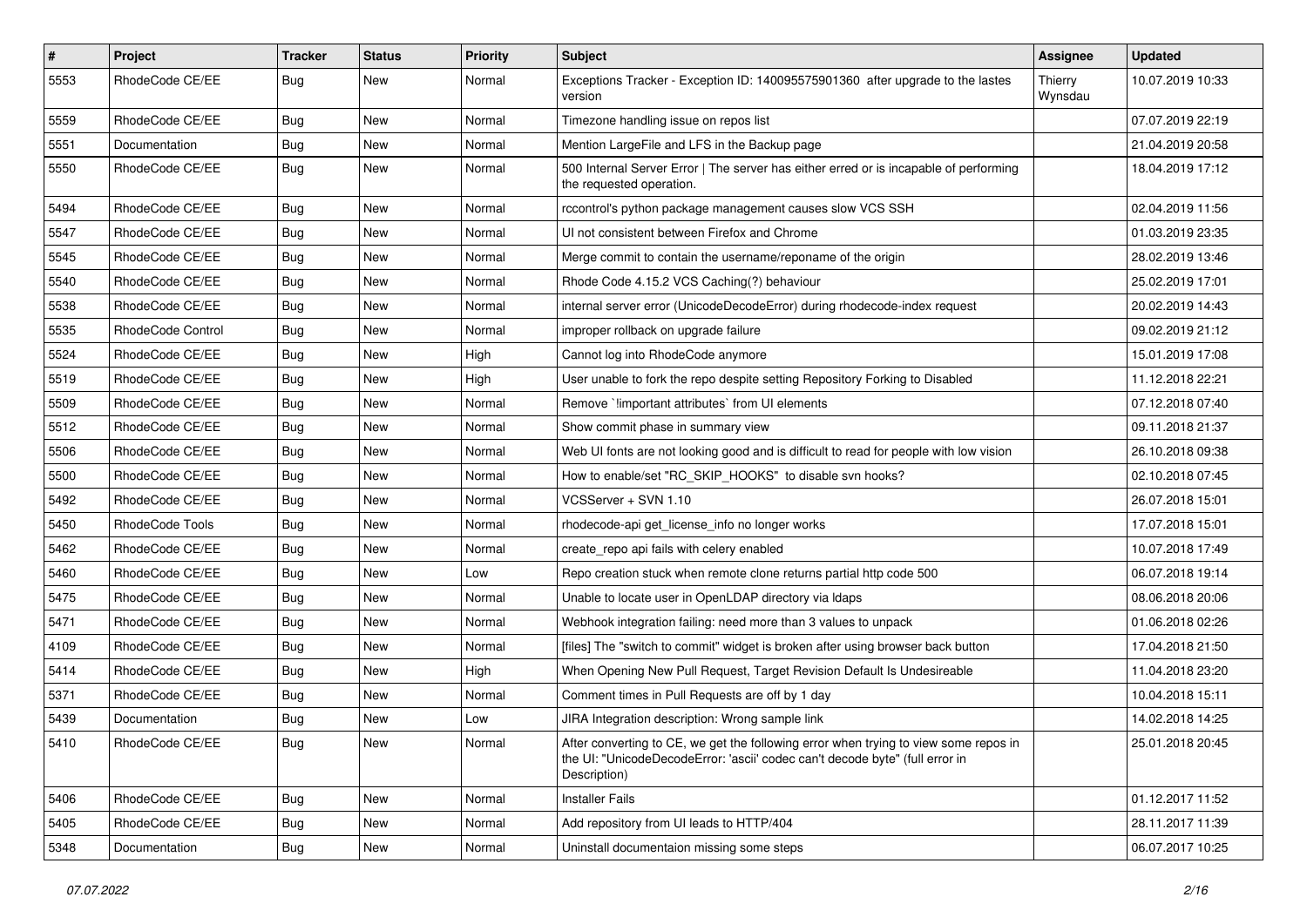| #    | Project              | <b>Tracker</b> | <b>Status</b> | <b>Priority</b> | <b>Subject</b>                                                                                                     | <b>Assignee</b>              | <b>Updated</b>   |
|------|----------------------|----------------|---------------|-----------------|--------------------------------------------------------------------------------------------------------------------|------------------------------|------------------|
| 5347 | Documentation        | Bug            | New           | Normal          | Post Install steps should include Apache or Nginx setup.                                                           |                              | 06.07.2017 10:23 |
| 5342 | RhodeCode Appenlight | Bug            | <b>New</b>    | Low             | Broken link [Applications Modify application]                                                                      |                              | 21.06.2017 21:21 |
| 5257 | RhodeCode CE/EE      | Bug            | New           | Normal          | Git repository with big binary file provokes error and strange behavior/memory leak<br>of RH.                      | Marcin<br>Kuzminski<br>[CTO] | 23.03.2017 22:02 |
| 5248 | Documentation        | Bug            | New           | Normal          | Installation of rhodecode-tools                                                                                    |                              | 16.03.2017 16:35 |
| 5227 | RhodeCode CE/EE      | Bug            | New           | Normal          | 400 during a svn checkout, file with special chars                                                                 |                              | 23.02.2017 17:43 |
| 5218 | RhodeCode CE/EE      | Bug            | New           | Normal          | 500 when forking repository, when using special chars in password.                                                 |                              | 19.02.2017 21:46 |
| 4285 | RhodeCode CE/EE      | Bug            | New           | Normal          | Intermittent error while trying to create or fork a repository                                                     |                              | 17.10.2016 22:42 |
| 4256 | RhodeCode CE/EE      | Bug            | New           | Normal          | [ce, ee, ux] Source code highlight colors conflict with red/green inserted/deleted<br>blocks                       | Daniel D                     | 03.10.2016 05:00 |
| 4255 | RhodeCode CE/EE      | Bug            | New           | Normal          | [translation, i18n] translation not being applied to integrations pages                                            |                              | 30.09.2016 15:56 |
| 4208 | RhodeCode CE/EE      | <b>Bug</b>     | New           | Normal          | [ce, ee] test errors get hidden by error page                                                                      | Daniel D                     | 14.09.2016 12:00 |
| 4189 | RhodeCode CE/EE      | Bug            | New           | Normal          | [tests, git] count of commit ids is different for git than hg when comparing remote                                |                              | 22.08.2016 12:34 |
| 4190 | RhodeCode CE/EE      | Bug            | New           | Normal          | [tests] fix or remove rst xss inline test                                                                          |                              | 22.08.2016 12:15 |
| 4188 | RhodeCode CE/EE      | Bug            | New           | Normal          | [tests, svn] changeset tests produce different results for svn                                                     |                              | 22.08.2016 09:54 |
| 4116 | RhodeCode CE/EE      | Bug            | New           | High            | [ee] Starting EE or running paster commands like setup-rhodecode does not work<br>without setting LC_ALL properly. |                              | 18.08.2016 21:03 |
| 3923 | RhodeCode CE/EE      | Bug            | New           | Normal          | odd exception on running internal-code                                                                             |                              | 09.08.2016 10:54 |
| 4154 | RhodeCode CE/EE      | Bug            | <b>New</b>    | Low             | [ce, ee] user register via github captcha                                                                          |                              | 05.08.2016 22:51 |
| 3022 | RhodeCode CE/EE      | Bug            | New           | Normal          | SVN support with repositories groups                                                                               |                              | 26.07.2016 18:25 |
| 4040 | RhodeCode CE/EE      | Bug            | New           | Low             | [ce, ee] logout when logged out causes 403 Cross-site request forgery detected                                     |                              | 23.06.2016 13:40 |
| 3987 | RhodeCode Appenlight | Bug            | New           | Normal          | adjust footer so it's consistent with the website footer                                                           |                              | 15.06.2016 10:20 |
| 3994 | RhodeCode Appenlight | Bug            | New           | Normal          | during setup, user is given option to make admin account even if one does not exist                                |                              | 08.06.2016 12:44 |
| 3990 | RhodeCode Appenlight | Bug            | New           | Normal          | some dashboard builder buttons are up against fields                                                               |                              | 07.06.2016 12:01 |
| 3986 | RhodeCode Appenlight | Bug            | New           | Normal          | table headers should be left aligned                                                                               |                              | 07.06.2016 11:53 |
| 3963 | RhodeCode CE/EE      | Bug            | New           | Normal          | [ce] Getting a newly added repo via remap/rescan via api gives no data                                             |                              | 27.05.2016 05:02 |
| 3956 | RhodeCode CE/EE      | Bug            | New           | Normal          | [ce] - svn commit with all 'None' properties (author, message, etc.)                                               |                              | 23.05.2016 17:22 |
| 3939 | RhodeCode CE/EE      | Bug            | New           | Normal          | [ux] changelog filter blank after going back in browser                                                            |                              | 18.05.2016 14:50 |
| 3922 | RhodeCode CE/EE      | <b>Bug</b>     | New           | Normal          | svn backend returns different diff to git/hg backends                                                              |                              | 11.05.2016 14:29 |
| 3615 | RhodeCode CE/EE      | Bug            | <b>New</b>    | Low             | (OperationalError) too many SQL variables on admin journal page                                                    |                              | 06.05.2016 11:45 |
| 3483 | RhodeCode CE/EE      | Bug            | New           | Normal          | oauth: disable 3rd party registration if RhodeCode registration is disabled                                        | Marcin<br>Kuzminski<br>[CTO] | 13.04.2016 12:13 |
| 3441 | RhodeCode CE/EE      | <b>Bug</b>     | New           | Normal          | [ux] clicking on line in file view scrolls to that line                                                            |                              | 05.04.2016 13:35 |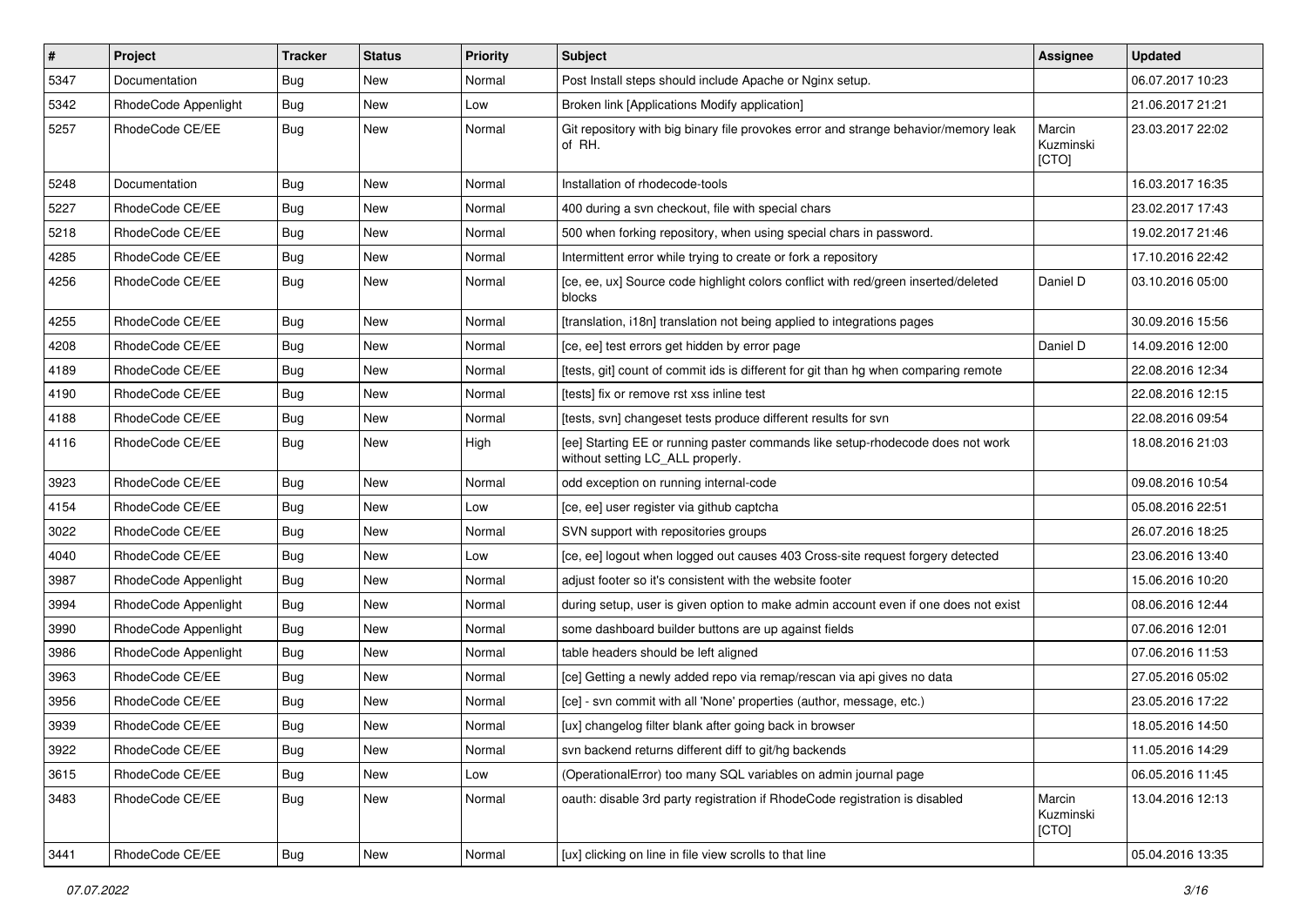| $\vert$ # | Project         | <b>Tracker</b> | <b>Status</b> | <b>Priority</b> | Subject                                                                                                                              | <b>Assignee</b>              | <b>Updated</b>   |
|-----------|-----------------|----------------|---------------|-----------------|--------------------------------------------------------------------------------------------------------------------------------------|------------------------------|------------------|
| 3382      | RhodeCode CE/EE | Bug            | New           | Normal          | download superrepo with subrepos                                                                                                     |                              | 25.03.2016 01:30 |
| 3351      | RhodeCode CE/EE | Bug            | New           | Normal          | Duplicate IP whitelist entry shows error flash                                                                                       |                              | 21.03.2016 15:54 |
| 3334      | RhodeCode CE/EE | Bug            | New           | Normal          | Attempt to edit .coveragerc through the online file editor                                                                           |                              | 17.03.2016 13:49 |
| 3250      | RhodeCode CE/EE | Bug            | New           | Normal          | Posting a comment message is very slow !                                                                                             |                              | 17.03.2016 12:57 |
| 5399      | RhodeCode CE/EE | Bug            | In Progress   | High            | Issues with Git LFS integration                                                                                                      |                              | 07.07.2019 22:21 |
| 4110      | RhodeCode CE/EE | Bug            | In Progress   | Normal          | [ce, ee] repos can be named _admin, _static                                                                                          | Daniel D                     | 20.07.2016 19:51 |
| 4035      | RhodeCode CE/EE | Bug            | In Progress   | Normal          | failed to create whoosh index                                                                                                        | Marcin<br>Kuzminski<br>[CTO] | 06.07.2016 00:04 |
| 3372      | RhodeCode CE/EE | Bug            | In Progress   | High            | [Idap, groups] Customer gets an empty list of groups                                                                                 | Mikhail<br>Chernykh          | 08.06.2016 11:32 |
| 5610      | RhodeCode CE/EE | Bug            | Resolved      | Normal          | Files navigation looses the at= <name> marker</name>                                                                                 | Daniel D                     | 03.10.2021 23:23 |
| 5669      | RhodeCode CE/EE | Bug            | Resolved      | Normal          | Mercurial commit messages doesn't show cyrillic symbols                                                                              |                              | 01.10.2021 10:39 |
| 5434      | RhodeCode CE/EE | Bug            | Resolved      | Immediate       | Locale problem                                                                                                                       |                              | 01.10.2021 09:51 |
| 5655      | RhodeCode CE/EE | Bug            | Resolved      | Normal          | New public gist's id is always auto generated                                                                                        |                              | 01.07.2021 12:06 |
| 5560      | RhodeCode CE/EE | Bug            | Resolved      | High            | Check all permission API function to flush caches for auth_perms                                                                     |                              | 08.06.2021 23:56 |
| 5656      | RhodeCode CE/EE | Bug            | Resolved      | Normal          | Error for branch permission page                                                                                                     |                              | 30.04.2021 08:53 |
| 5652      | RhodeCode CE/EE | Bug            | Resolved      | Normal          | Pull Requests: when title and descriptions contains character [] {} and () index out of<br>bound when attempting to comment/approve. |                              | 30.04.2021 08:53 |
| 5651      | RhodeCode CE/EE | Bug            | Resolved      | Normal          | Pull requests can get stuck if the diff is too large (it was created by mistake but we<br>can't open it to delete it)                |                              | 30.04.2021 08:53 |
| 5636      | RhodeCode CE/EE | Bug            | Resolved      | High            | Remap and Rescan 500 Internal Server Error                                                                                           |                              | 30.04.2021 08:53 |
| 4090      | RhodeCode CE/EE | Bug            | Resolved      | Normal          | test ticket                                                                                                                          |                              | 09.03.2021 20:39 |
| 5633      | RhodeCode CE/EE | Bug            | Resolved      | Normal          | Moderately large pull requests fail because inefficient use of reviewer_data_json<br>column in pull requests table                   |                              | 12.10.2020 23:13 |
| 5634      | RhodeCode CE/EE | Bug            | Resolved      | Normal          | Quick Search Toolbar bugs out if pull request contains unicode double quote<br>character "                                           |                              | 12.10.2020 23:13 |
| 5622      | RhodeCode CE/EE | Bug            | Resolved      | High            | Upgrade from 4.18.3 to 4.19.3 broke all PRs                                                                                          |                              | 28.07.2020 16:44 |
| 5623      | RhodeCode CE/EE | Bug            | Resolved      | Normal          | Credentials for remote repository URL leaking in Repository Header                                                                   |                              | 22.07.2020 00:47 |
| 5621      | RhodeCode CE/EE | Bug            | Resolved      | Urgent          | LDAP + User Groups authentication plugin not working after upgrade to 4.19.x                                                         |                              | 15.06.2020 17:56 |
| 5620      | RhodeCode CE/EE | <b>Bug</b>     | Resolved      | Normal          | Regression of mail rendering in Thunderbird                                                                                          |                              | 15.06.2020 16:45 |
| 5619      | RhodeCode CE/EE | Bug            | Resolved      | Normal          | Setting Landing Commit to SVN Trunk results in Files tab hitting a 404                                                               |                              | 04.06.2020 23:51 |
| 5523      | RhodeCode CE/EE | <b>Bug</b>     | Resolved      | High            | user from AD is asked to change his password when logs in.                                                                           | Thierry<br>Wynsdau           | 28.05.2020 20:28 |
| 5555      | RhodeCode CE/EE | <b>Bug</b>     | Resolved      | Normal          | Making Repository Public does not update the Default User Permissions                                                                |                              | 28.05.2020 20:26 |
| 5594      | RhodeCode CE/EE | <b>Bug</b>     | Resolved      | Normal          | Credentials in Repository Settings for Pull requests are exposed                                                                     |                              | 28.05.2020 20:25 |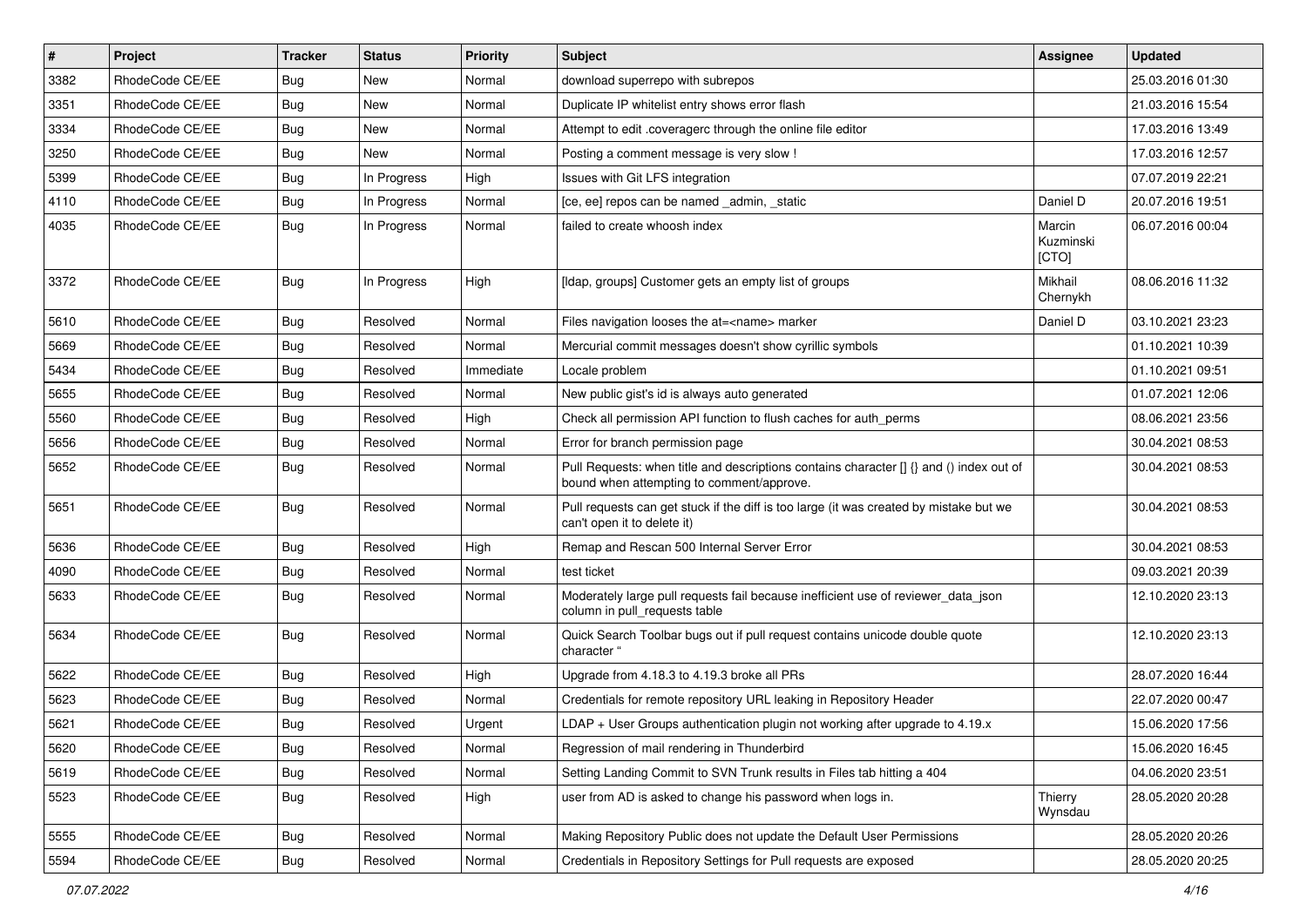| $\pmb{\#}$ | Project         | <b>Tracker</b> | <b>Status</b> | <b>Priority</b> | Subject                                                                                 | <b>Assignee</b>              | <b>Updated</b>   |
|------------|-----------------|----------------|---------------|-----------------|-----------------------------------------------------------------------------------------|------------------------------|------------------|
| 5561       | RhodeCode CE/EE | <b>Bug</b>     | Resolved      | Normal          | PR diff doesn't update when target changes                                              |                              | 21.05.2020 11:53 |
| 5596       | RhodeCode CE/EE | Bug            | Resolved      | Normal          | Pull Request duplicated after description edit                                          |                              | 14.04.2020 13:28 |
| 5606       | RhodeCode CE/EE | <b>Bug</b>     | Resolved      | High            | SVN + ssh subdirectory failure                                                          | Daniel D                     | 09.04.2020 03:29 |
| 5599       | RhodeCode CE/EE | <b>Bug</b>     | Resolved      | Normal          | SVN navigation to trunk fails                                                           | Daniel D                     | 04.04.2020 11:21 |
| 5608       | RhodeCode CE/EE | <b>Bug</b>     | Resolved      | High            | svn+ssh user set incorrectly                                                            | Daniel D                     | 31.03.2020 18:21 |
| 5605       | RhodeCode CE/EE | Bug            | Resolved      | Normal          | Cannot set subversion compatibility to 1.10                                             |                              | 30.03.2020 17:27 |
| 5604       | RhodeCode CE/EE | Bug            | Resolved      | High            | Search error on second result page                                                      | Daniel D                     | 30.03.2020 16:01 |
| 5576       | RhodeCode CE/EE | Bug            | Resolved      | High            | Hosting many repositories                                                               | Craig Fairhurst              | 12.02.2020 12:55 |
| 5587       | RhodeCode CE/EE | Bug            | Resolved      | Normal          | Broken metatags in 4.18.1                                                               | Marcin Lulek                 | 29.01.2020 11:46 |
| 4155       | RhodeCode CE/EE | Bug            | Resolved      | Low             | Date of Last Change is not displayed correctly                                          | Marcin<br>Kuzminski<br>[CTO] | 21.01.2020 02:20 |
| 5518       | RhodeCode CE/EE | <b>Bug</b>     | Resolved      | Normal          | Zero-sized files in /rhodecode/config/rcextensions/examples                             |                              | 21.01.2020 02:18 |
| 5569       | RhodeCode CE/EE | Bug            | Resolved      | Normal          | SshWrapper error                                                                        |                              | 21.01.2020 02:02 |
| 5579       | RhodeCode CE/EE | Bug            | Resolved      | Normal          | JS bug when a commit message can be parsed as a number                                  | Daniel D                     | 20.01.2020 10:04 |
| 5575       | RhodeCode CE/EE | Bug            | Resolved      | Low             | Filtering username containing '-' does not work in Admin audit log panel                |                              | 20.01.2020 10:04 |
| 5567       | RhodeCode CE/EE | <b>Bug</b>     | Resolved      | High            | Error after PR was updated                                                              |                              | 20.01.2020 10:04 |
| 5573       | RhodeCode CE/EE | Bug            | Resolved      | Normal          | Wrong notification Base Url for Email-Integrations                                      |                              | 16.01.2020 08:53 |
| 5557       | RhodeCode CE/EE | Bug            | Resolved      | Normal          | Consider removing slashes from the RSS feed names                                       |                              | 31.10.2019 19:54 |
| 5571       | RhodeCode CE/EE | <b>Bug</b>     | Resolved      | Normal          | redmine does not work with firefox any more                                             |                              | 25.10.2019 12:38 |
| 5507       | RhodeCode CE/EE | Bug            | Resolved      | Normal          | Markdown rendering needs improvement                                                    |                              | 15.08.2019 15:40 |
| 5558       | RhodeCode CE/EE | <b>Bug</b>     | Resolved      | Low             | Commit compare window covers text                                                       |                              | 08.07.2019 18:12 |
| 5513       | RhodeCode CE/EE | Bug            | Resolved      | High            | Gist: GitHub flavoured markdown gist creation fails                                     |                              | 07.07.2019 22:21 |
| 5528       | RhodeCode CE/EE | Bug            | Resolved      | High            | Empty Unicode file causes the PR to return HTTP 500                                     |                              | 28.02.2019 13:52 |
| 5490       | RhodeCode CE/EE | <b>Bug</b>     | Resolved      | Normal          | Changes to repo group permissions via API are not audit logged                          |                              | 28.02.2019 13:52 |
| 5522       | RhodeCode CE/EE | <b>Bug</b>     | Resolved      | Low             | vcsserver fails when url contains extra "/"                                             |                              | 28.02.2019 13:52 |
| 5521       | RhodeCode CE/EE | <b>Bug</b>     | Resolved      | Normal          | Proxing SVN http requests does not work when using prefix for rhodecode.                |                              | 28.02.2019 13:52 |
| 5515       | RhodeCode CE/EE | Bug            | Resolved      | Normal          | PR default reviewer is incorrect                                                        |                              | 28.02.2019 13:52 |
| 5530       | RhodeCode CE/EE | <b>Bug</b>     | Resolved      | Normal          | Email integration has incorrect url                                                     |                              | 09.02.2019 10:33 |
| 5517       | RhodeCode CE/EE | Bug            | Resolved      | Urgent          | Problem with upgrading to Community-4.15                                                |                              | 11.12.2018 06:32 |
| 5505       | RhodeCode CE/EE | Bug            | Resolved      | Normal          | Notification emails from RhodeCode is garbled in Outlook 2016 web client                |                              | 07.12.2018 09:49 |
| 5502       | RhodeCode CE/EE | <b>Bug</b>     | Resolved      | High            | 500 error when using multiple custom branch permissions                                 |                              | 07.12.2018 09:49 |
| 5482       | RhodeCode CE/EE | <b>Bug</b>     | Resolved      | Normal          | Changing a repo's 'Remote pull uri' in its Settings fails with 'No repo type specified' |                              | 31.10.2018 08:37 |
| 5297       | RhodeCode CE/EE | <b>Bug</b>     | Resolved      | Normal          | Locale fails on a SuSE system                                                           |                              | 31.10.2018 08:36 |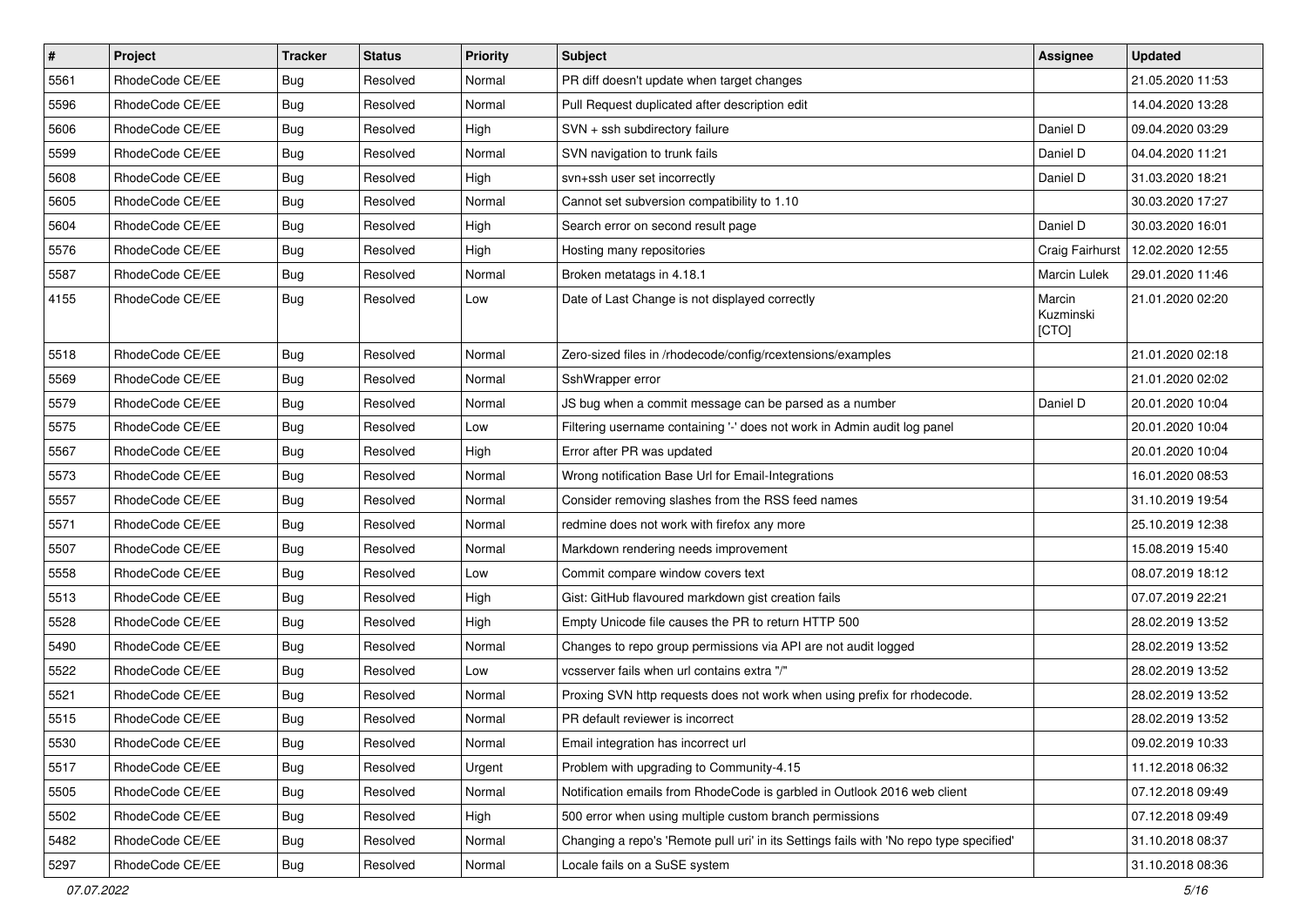| $\sharp$ | Project         | <b>Tracker</b> | <b>Status</b> | Priority | Subject                                                                                 | <b>Assignee</b>              | <b>Updated</b>   |
|----------|-----------------|----------------|---------------|----------|-----------------------------------------------------------------------------------------|------------------------------|------------------|
| 5304     | RhodeCode CE/EE | Bug            | Resolved      | Normal   | Email template not correct                                                              |                              | 31.10.2018 08:36 |
| 5461     | RhodeCode CE/EE | Bug            | Resolved      | Normal   | Changes to user group permissions via API are not audit logged                          |                              | 30.08.2018 09:47 |
| 5489     | RhodeCode CE/EE | Bug            | Resolved      | High     | grant_user_permission_to_repo_group API call fails to set permissions on child<br>repos |                              | 11.07.2018 09:57 |
| 4089     | RhodeCode CE/EE | Bug            | Resolved      | Normal   | svn repository does not exist                                                           |                              | 12.06.2018 12:29 |
| 5444     | RhodeCode CE/EE | Bug            | Resolved      | Normal   | Error while creating a pull request on a Mercurial repository                           |                              | 17.04.2018 22:29 |
| 5457     | RhodeCode CE/EE | Bug            | Resolved      | Normal   | Internal server error on full-text search settings page with Elasticsearch              |                              | 16.04.2018 09:08 |
| 5412     | RhodeCode CE/EE | Bug            | Resolved      | Normal   | Webhook for "pullrequest commented" event returns incomplete data                       |                              | 27.02.2018 18:00 |
| 5436     | RhodeCode CE/EE | <b>Bug</b>     | Resolved      | High     | Unable To Open Pull Request in 4.11.2                                                   |                              | 14.02.2018 11:14 |
| 5433     | RhodeCode CE/EE | Bug            | Resolved      | High     | RhodeCode Community 4.11 doesn't handle HG largefiles extension                         |                              | 01.02.2018 20:08 |
| 5380     | RhodeCode CE/EE | Bug            | Resolved      | Normal   | repo commits pageintion error                                                           |                              | 06.09.2017 19:16 |
| 5381     | RhodeCode CE/EE | Bug            | Resolved      | Normal   | Email integration changeset links invalid                                               |                              | 06.09.2017 12:29 |
| 5379     | RhodeCode CE/EE | <b>Bug</b>     | Resolved      | Normal   | Journal RSS feed errors                                                                 |                              | 01.09.2017 16:40 |
| 5376     | RhodeCode CE/EE | Bug            | Resolved      | Normal   | error: pretxnchangegroup.acl hook failed: acl: user "" denied on branch "default"       |                              | 16.08.2017 19:45 |
| 5337     | RhodeCode CE/EE | Bug            | Resolved      | Normal   | Possible memory leak after few Git Pull Requests                                        |                              | 08.08.2017 13:08 |
| 5277     | RhodeCode CE/EE | Bug            | Resolved      | Normal   | table id=user list table - Ajax error                                                   |                              | 13.04.2017 01:04 |
| 5259     | RhodeCode CE/EE | Bug            | Resolved      | Normal   | user-journal storage changes                                                            |                              | 12.04.2017 00:04 |
| 5266     | RhodeCode CE/EE | <b>Bug</b>     | Resolved      | Normal   | Validate if changes in target branches get's propagated on Pull request updates         |                              | 05.04.2017 18:10 |
| 4306     | RhodeCode CE/EE | Bug            | Resolved      | Normal   | Issue to push file with character # on a SVN                                            |                              | 03.04.2017 16:44 |
| 5213     | RhodeCode CE/EE | Bug            | Resolved      | Normal   | Fixing Apache Proxy timeout issues                                                      |                              | 14.02.2017 09:44 |
| 4274     | RhodeCode CE/EE | Bug            | Resolved      | Normal   | 500 error when push big objects                                                         |                              | 13.02.2017 19:53 |
| 5210     | RhodeCode CE/EE | <b>Bug</b>     | Resolved      | Normal   | webook problems                                                                         |                              | 13.02.2017 19:43 |
| 1404     | RhodeCode CE/EE | Bug            | Resolved      | Normal   | clone of really huge git repo (4gb) causes pyro to explode                              |                              | 07.02.2017 14:52 |
| 5164     | RhodeCode CE/EE | Bug            | Resolved      | Normal   | non-web calls are leaking session objects                                               |                              | 13.01.2017 01:30 |
| 5153     | Documentation   | Bug            | Resolved      | Normal   | Documentation: /tmp permissions                                                         |                              | 04.01.2017 13:02 |
| 4676     | RhodeCode CE/EE | Bug            | Resolved      | Normal   | Some admin passwords can make installation fail                                         |                              | 16.12.2016 16:16 |
| 4675     | RhodeCode CE/EE | Bug            | Resolved      | Normal   | Disk free inodes are displayed incorrectly                                              |                              | 13.12.2016 22:41 |
| 4304     | RhodeCode CE/EE | <b>Bug</b>     | Resolved      | High     | Search: Internal Server Error                                                           |                              | 26.11.2016 16:26 |
| 4276     | RhodeCode CE/EE | <b>Bug</b>     | Resolved      | Normal   | System info page uses mercurial/git versions from RhodeCode instead of VCSServer        | Marcin<br>Kuzminski<br>[CTO] | 14.11.2016 21:19 |
| 4296     | RhodeCode CE/EE | Bug            | Resolved      | Normal   | [ee] Can not create pull requests with reviewers.                                       | Daniel D                     | 07.11.2016 21:17 |
| 4277     | RhodeCode CE/EE | <b>Bug</b>     | Resolved      | Normal   | [frontend] System info page does not work correctly in safari.                          | Martin<br>Bornhold           | 04.11.2016 12:08 |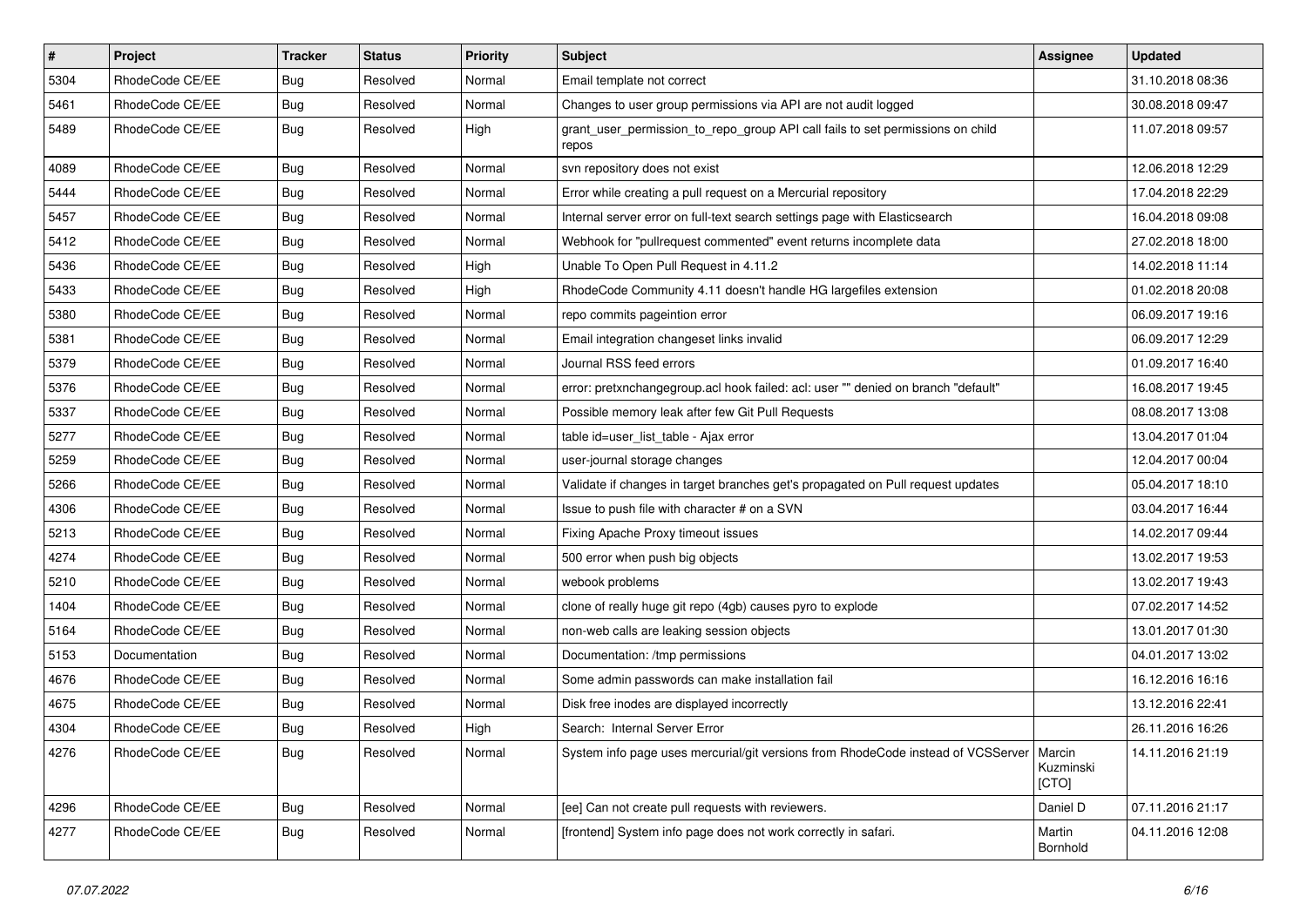| $\sharp$ | Project         | <b>Tracker</b> | <b>Status</b> | <b>Priority</b> | <b>Subject</b>                                                                                                       | <b>Assignee</b>              | <b>Updated</b>   |
|----------|-----------------|----------------|---------------|-----------------|----------------------------------------------------------------------------------------------------------------------|------------------------------|------------------|
| 3950     | RhodeCode CE/EE | Bug            | Resolved      | Normal          | [ce, ee] trying to merge pr against a deleted branch/bookmark breaks the pr page                                     | Martin<br>Bornhold           | 27.10.2016 16:12 |
| 4279     | RhodeCode CE/EE | Bug            | Resolved      | Normal          | re-captcha validation is broken                                                                                      | Martin<br>Bornhold           | 26.10.2016 22:27 |
| 4271     | RhodeCode CE/EE | Bug            | Resolved      | Normal          | Browsing new repository groups via SVN issue                                                                         | Martin<br>Bornhold           | 19.10.2016 11:11 |
| 4278     | RhodeCode CE/EE | Bug            | Resolved      | Normal          | [admin] Clicking the save button in admin -> settings -> issue tracker leads to<br>exception if no patterns entered. | Daniel D                     | 18.10.2016 13:38 |
| 4266     | RhodeCode CE/EE | Bug            | Resolved      | Normal          | Error 500 on integrations page after setting up Webhook                                                              |                              | 17.10.2016 15:35 |
| 4273     | RhodeCode CE/EE | Bug            | Resolved      | Urgent          | GIT executable not seen by vcsserver                                                                                 | Martin<br>Bornhold           | 13.10.2016 15:45 |
| 4224     | RhodeCode CE/EE | Bug            | Resolved      | Normal          | [docs] update docs re: removing old instances when switching editions                                                | Lisa Quatmann                | 11.10.2016 15:36 |
| 4250     | RhodeCode CE/EE | Bug            | Resolved      | Normal          | Adding a reviewer into existing PR doesn't set a reason.                                                             | Marcin<br>Kuzminski<br>[CTO] | 07.10.2016 20:05 |
| 4268     | RhodeCode CE/EE | Bug            | Resolved      | High            | [ee] default reviewers from changed lines is returning wrong values                                                  | Daniel D                     | 06.10.2016 14:35 |
| 3488     | RhodeCode CE/EE | <b>Bug</b>     | Resolved      | Normal          | [frontend, styling] update icon font                                                                                 | Lisa Quatmann                | 04.10.2016 13:27 |
| 4254     | RhodeCode CE/EE | Bug            | Resolved      | Normal          | [frontend] 500 Internal Server Error with i18n-ed pages                                                              | Lisa Quatmann                | 30.09.2016 14:38 |
| 4247     | RhodeCode CE/EE | Bug            | Resolved      | Normal          | [vcs] Using current time as timestamp during archive creating leads to changing<br>hashes                            | Martin<br>Bornhold           | 28.09.2016 12:07 |
| 4121     | RhodeCode CE/EE | Bug            | Resolved      | Normal          | [ce, ee] server announcement has extra margin                                                                        | Lisa Quatmann                | 26.09.2016 14:00 |
| 4233     | RhodeCode CE/EE | Bug            | Resolved      | High            | slack, git push problem                                                                                              | Daniel D                     | 26.09.2016 11:56 |
| 4178     | RhodeCode CE/EE | Bug            | Resolved      | Normal          | RhodeCode EE OVA VM wont run on a ESX 6.0 host                                                                       | Marcin<br>Kuzminski<br>[CTO] | 15.09.2016 13:25 |
| 4206     | RhodeCode CE/EE | Bug            | Resolved      | High            | Error creating SVN groups                                                                                            |                              | 15.09.2016 13:24 |
| 4199     | RhodeCode CE/EE | Bug            | Resolved      | High            | investigate: ongoing SSL problems when switching to 4.X from 3.X                                                     | Johannes<br>Bornhold         | 15.09.2016 13:14 |
| 4223     | RhodeCode CE/EE | Bug            | Resolved      | High            | [git, tags] annotated tags not appearing in UI                                                                       | Daniel D                     | 12.09.2016 06:12 |
| 4166     | RhodeCode CE/EE | Bug            | Resolved      | Urgent          | [ce] Rhodecode crashing after MySQL error                                                                            |                              | 23.08.2016 23:35 |
| 4184     | RhodeCode CE/EE | Bug            | Resolved      | High            | fix content INT overflow bug                                                                                         | Marcin<br>Kuzminski<br>[CTO] | 23.08.2016 10:31 |
| 4173     | RhodeCode CE/EE | Bug            | Resolved      | Urgent          | [ce, ee] mysql recycle pool timeout not working                                                                      | Daniel D                     | 16.08.2016 22:02 |
| 2264     | RhodeCode CE/EE | Bug            | Resolved      | Normal          | New user password change doesn't actually require a password change.                                                 |                              | 12.08.2016 16:01 |
| 3971     | RhodeCode CE/EE | Bug            | Resolved      | Normal          | [ce, vcs] Merge requests/Pull requests failing due to rebase problem                                                 | Johannes<br>Bornhold         | 19.07.2016 15:54 |
| 4091     | RhodeCode CE/EE | <b>Bug</b>     | Resolved      | Normal          | [ce, ee] Redmine integration blocks for 30 seconds if redmine server not available                                   | Daniel D                     | 15.07.2016 12:26 |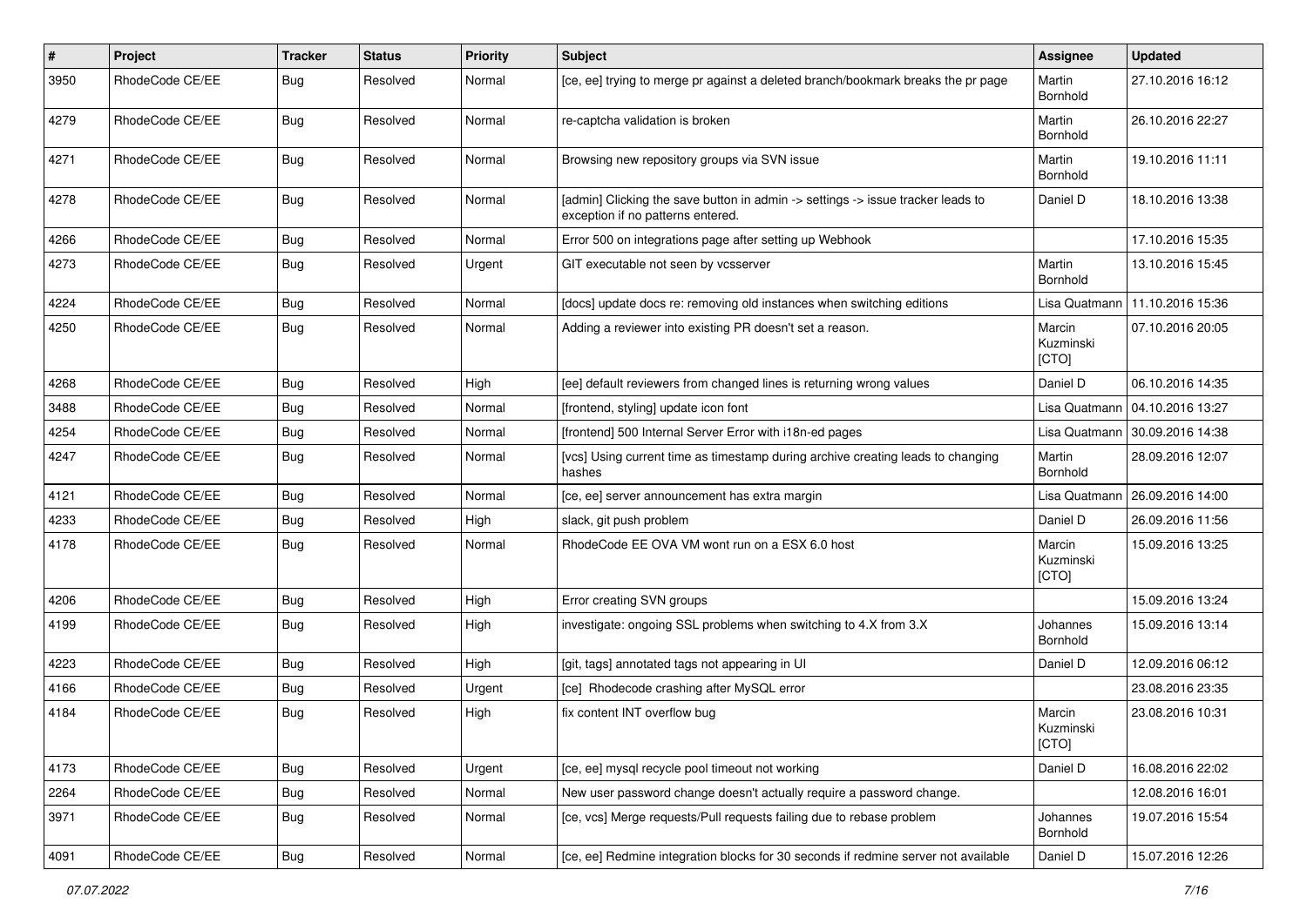| $\vert$ # | Project                  | <b>Tracker</b> | <b>Status</b> | <b>Priority</b> | <b>Subject</b>                                                                                  | Assignee                            | <b>Updated</b>   |
|-----------|--------------------------|----------------|---------------|-----------------|-------------------------------------------------------------------------------------------------|-------------------------------------|------------------|
| 4065      | RhodeCode CE/EE          | Bug            | Resolved      | Normal          | [ux, login] 404 on login after comment attempt                                                  | Marcin<br>Kuzminski<br>[CTO]        | 04.07.2016 00:40 |
| 4036      | RhodeCode CE/EE          | <b>Bug</b>     | Resolved      | Normal          | encrypted clone_uri can throw unicodeerror after key change                                     | Marcin<br>Kuzminski<br>[CTO]        | 27.06.2016 19:38 |
| 3991      | RhodeCode Appenlight     | Bug            | Resolved      | Normal          | report logs need upper margin                                                                   |                                     | 21.06.2016 18:55 |
| 3989      | RhodeCode Appenlight     | Bug            | Resolved      | Normal          | even up report spacing                                                                          |                                     | 21.06.2016 18:55 |
| 3555      | RhodeCode CE/EE          | Bug            | Resolved      | Normal          | Then disabled repo location change the panel should explicitly state that it's disabled         |                                     | 25.04.2016 10:34 |
| 3549      | RhodeCode CE/EE          | <b>Bug</b>     | Resolved      | Normal          | [4.0.0 regression], file source links use last commit id instead of current commit id           | Marcin<br>Kuzminski<br><b>[CTO]</b> | 21.04.2016 16:10 |
| 3357      | RhodeCode CE/EE          | Bug            | Resolved      | Normal          | switch to sometimes fails to load files metadata                                                |                                     | 30.03.2016 10:56 |
| 4092      | RhodeCode CE/EE          | Bug            | Feedback      | Normal          | [ce, ee] Redmine/JIRA integrations - smart commits                                              | Daniel D                            | 21.07.2016 12:59 |
| 5613      | RhodeCode CE/EE          | Feature        | <b>New</b>    | Low             | Feature Request: Issue tracker link in new tab/window                                           |                                     | 03.10.2021 23:25 |
| 5653      | RhodeCode CE/EE          | Feature        | New           | Normal          | Extend SSH clone to support cloning by repo id.                                                 | Marcin<br>Kuzminski<br>[CTO]        | 17.02.2021 12:58 |
| 5638      | RhodeCode CE/EE          | Feature        | New           | Normal          | Add "Copy full url path" button                                                                 |                                     | 05.02.2021 20:23 |
| 5600      | RhodeCode CE/EE          | Feature        | New           | Normal          | Change default repository landing page                                                          |                                     | 27.01.2021 01:04 |
| 5641      | RhodeCode CE/EE          | Feature        | <b>New</b>    | Normal          | "Add draft" / (x) button usability                                                              |                                     | 30.11.2020 20:53 |
| 5637      | RhodeCode CE/EE          | Feature        | <b>New</b>    | Normal          | Clone URL templates - add per repository/namespace                                              |                                     | 29.10.2020 09:38 |
| 5631      | RhodeCode CE/EE          | Feature        | New           | Normal          | Change target of PR                                                                             |                                     | 31.07.2020 17:05 |
| 5617      | RhodeCode CE/EE          | Feature        | New           | Normal          | Allow PRs to non-head bookmarks                                                                 |                                     | 20.05.2020 12:25 |
| 5595      | RhodeCode CE/EE          | Feature        | <b>New</b>    | Normal          | Group code review mail notification                                                             |                                     | 03.03.2020 10:17 |
| 5586      | RhodeCode CE/EE          | Feature        | New           | Normal          | @mention should be a link                                                                       |                                     | 29.01.2020 11:46 |
| 5584      | RhodeCode CE/EE          | Feature        | <b>New</b>    | Normal          | 'update pull request link" message on vcs client                                                |                                     | 23.01.2020 10:32 |
| 5582      | RhodeCode Control        | Feature        | <b>New</b>    | Normal          | Add the version number of a PR in the HTTP API                                                  |                                     | 15.01.2020 10:45 |
| 5548      | RhodeCode CE/EE          | Feature        | <b>New</b>    | Normal          | Initial Search API                                                                              | Peter Colledge                      | 07.07.2019 22:21 |
| 5552      | RhodeCode CE/EE          | Feature        | New           | High            | PR dependency across repos                                                                      |                                     | 22.06.2019 01:15 |
| 5543      | RhodeCode CE/EE          | Feature        | New           | Normal          | Repo API should have equivalent get repo audit logs() to User API call<br>get user audit logs() |                                     | 26.02.2019 12:22 |
| 5534      | <b>RhodeCode Control</b> | Feature        | <b>New</b>    | Normal          | extract/preload subcommand                                                                      |                                     | 14.02.2019 14:45 |
| 5511      | RhodeCode CE/EE          | Feature        | New           | Normal          | New feature to synchronize the fork with the remote repo from the summary page                  |                                     | 13.11.2018 01:23 |
| 5504      | RhodeCode CE/EE          | Feature        | <b>New</b>    | Normal          | Buttons to copy commit hash and to expand the commit message in the repo<br>summary view        |                                     | 26.10.2018 00:59 |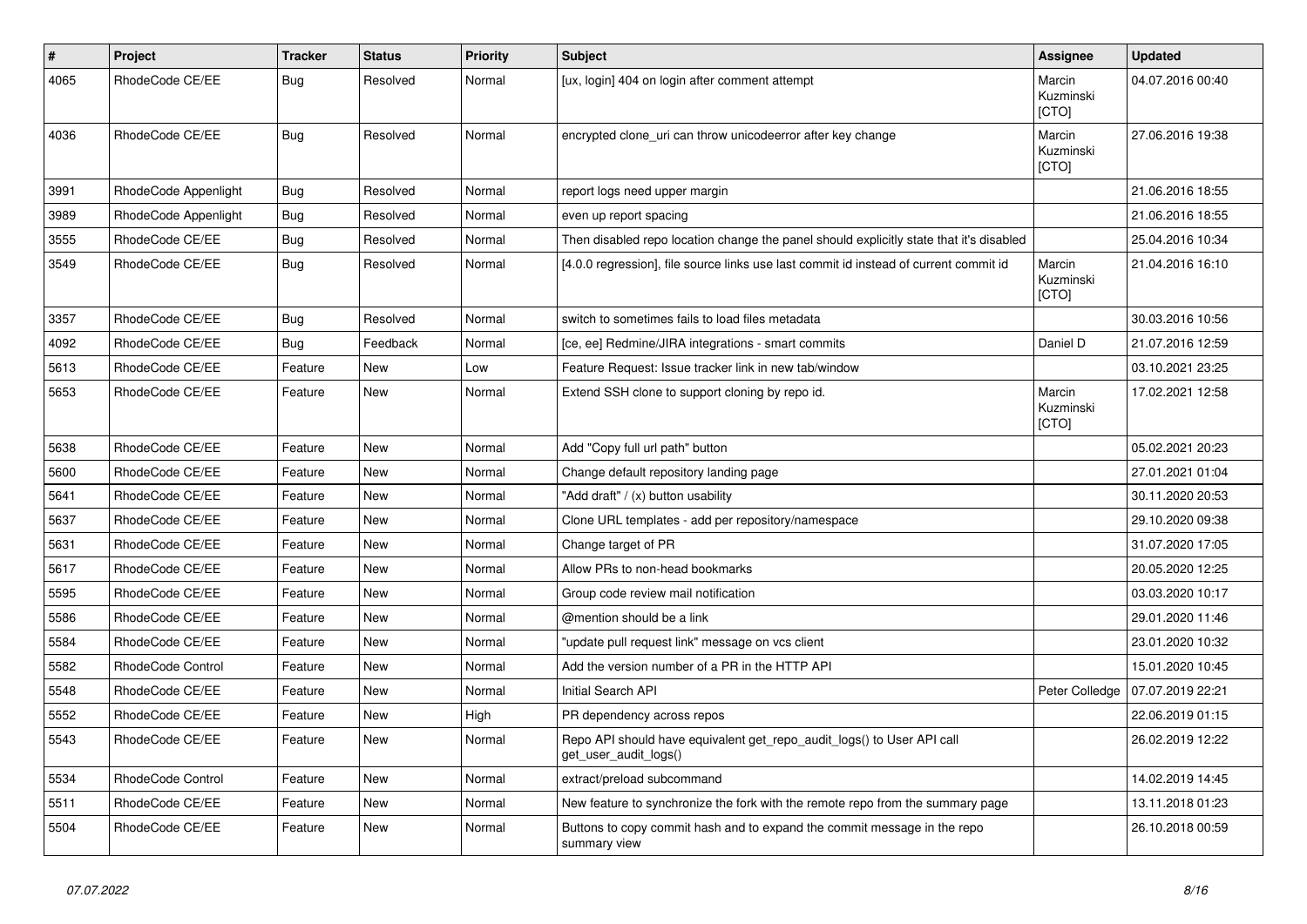| $\#$ | Project              | <b>Tracker</b> | <b>Status</b> | <b>Priority</b> | <b>Subject</b>                                                           | Assignee                     | <b>Updated</b>   |
|------|----------------------|----------------|---------------|-----------------|--------------------------------------------------------------------------|------------------------------|------------------|
| 5441 | RhodeCode CE/EE      | Feature        | New           | Low             | Some files not parsed as XML files                                       | Marcin<br>Kuzminski<br>[CTO] | 12.06.2018 12:23 |
| 4074 | RhodeCode CE/EE      | Feature        | <b>New</b>    | Normal          | Edit review comment                                                      | Bartłomiej<br>Wołyńczyk      | 17.04.2018 21:51 |
| 4000 | RhodeCode CE/EE      | Feature        | <b>New</b>    | Normal          | Make compare more functional                                             | Marcin<br>Kuzminski<br>[CTO] | 18.11.2017 19:11 |
| 5289 | RhodeCode CE/EE      | Feature        | New           | High            | Ability to Upload/Replace a file using the UI                            |                              | 22.09.2017 10:29 |
| 1457 | RhodeCode CE/EE      | Feature        | <b>New</b>    | Normal          | add allow permissions inheritance on repo groups                         |                              | 22.09.2017 10:27 |
| 5382 | RhodeCode CE/EE      | Feature        | New           | Normal          | Support for repository aliases                                           | Marcin<br>Kuzminski<br>[CTO] | 04.09.2017 15:17 |
| 5278 | RhodeCode CE/EE      | Feature        | <b>New</b>    | Normal          | Require support for git repositories of the form git://                  |                              | 13.04.2017 15:20 |
| 5273 | RhodeCode CE/EE      | Feature        | New           | Normal          | Comment status                                                           |                              | 07.04.2017 13:10 |
| 5271 | RhodeCode CE/EE      | Feature        | New           | Normal          | Private comments                                                         |                              | 07.04.2017 12:01 |
| 5256 | RhodeCode CE/EE      | Feature        | New           | Normal          | Last repository access time.                                             |                              | 23.03.2017 16:34 |
| 4301 | RhodeCode CE/EE      | Feature        | <b>New</b>    | Normal          | [API] toggle force_password_reset in api for Idap users                  |                              | 28.10.2016 15:43 |
| 4232 | RhodeCode CE/EE      | Feature        | New           | Normal          | [ce, ee, pr, compare] redo diffs, support side by side diffs, html diffs | Daniel D                     | 25.10.2016 15:40 |
| 4272 | RhodeCode CE/EE      | Feature        | New           | Normal          | Better SPAM protection                                                   |                              | 12.10.2016 11:14 |
| 4226 | RhodeCode CE/EE      | Feature        | New           | Normal          | [settings, system info] add VCS and Channelstream status to System Info  |                              | 14.09.2016 16:45 |
| 4222 | RhodeCode CE/EE      | Feature        | New           | Normal          | Configurable detection of READMEs                                        |                              | 09.09.2016 10:05 |
| 4220 | RhodeCode Appenlight | Feature        | New           | Low             | Search params allow sorting of result.                                   |                              | 06.09.2016 16:33 |
| 4213 | RhodeCode CE/EE      | Feature        | New           | High            | Embed PostgreSQL database                                                | Marcin<br>Kuzminski<br>[CTO] | 03.09.2016 23:45 |
| 4191 | RhodeCode CE/EE      | Feature        | <b>New</b>    | Normal          | Add custom Image logo option to header                                   |                              | 22.08.2016 14:49 |
| 4182 | RhodeCode CE/EE      | Feature        | New           | Normal          | add direct link from notification to corresponding PR                    |                              | 19.08.2016 12:35 |
| 4157 | RhodeCode CE/EE      | Feature        | New           | Normal          | [integrations] Integrate with industry standard SW development tools     | Daniel D                     | 08.08.2016 12:55 |
| 4144 | RhodeCode CE/EE      | Feature        | New           | Normal          | [ux] improve enable/disable of notifications                             |                              | 02.08.2016 17:19 |
| 317  | Documentation        | Feature        | New           | High            | Styling                                                                  | <b>Brian Butler</b>          | 07.07.2016 10:10 |
| 4071 | RhodeCode Appenlight | Feature        | New           | Normal          | Allow for easy out-out of assigned permissions                           |                              | 05.07.2016 10:14 |
| 687  | Documentation        | Feature        | New           | Normal          | [Integraton] - Elastic search integration                                | <b>Brian Butler</b>          | 01.07.2016 14:15 |
| 659  | Documentation        | Feature        | New           | Normal          | Peer to Peer Failover                                                    | <b>Brian Butler</b>          | 01.07.2016 14:15 |
| 4064 | RhodeCode Appenlight | Feature        | New           | Normal          | Create a multiple action feature for Reports and Logs lists              |                              | 30.06.2016 15:18 |
| 4063 | RhodeCode Appenlight | Feature        | New           | Normal          | add option to specify custom value in dashboard select                   |                              | 30.06.2016 15:17 |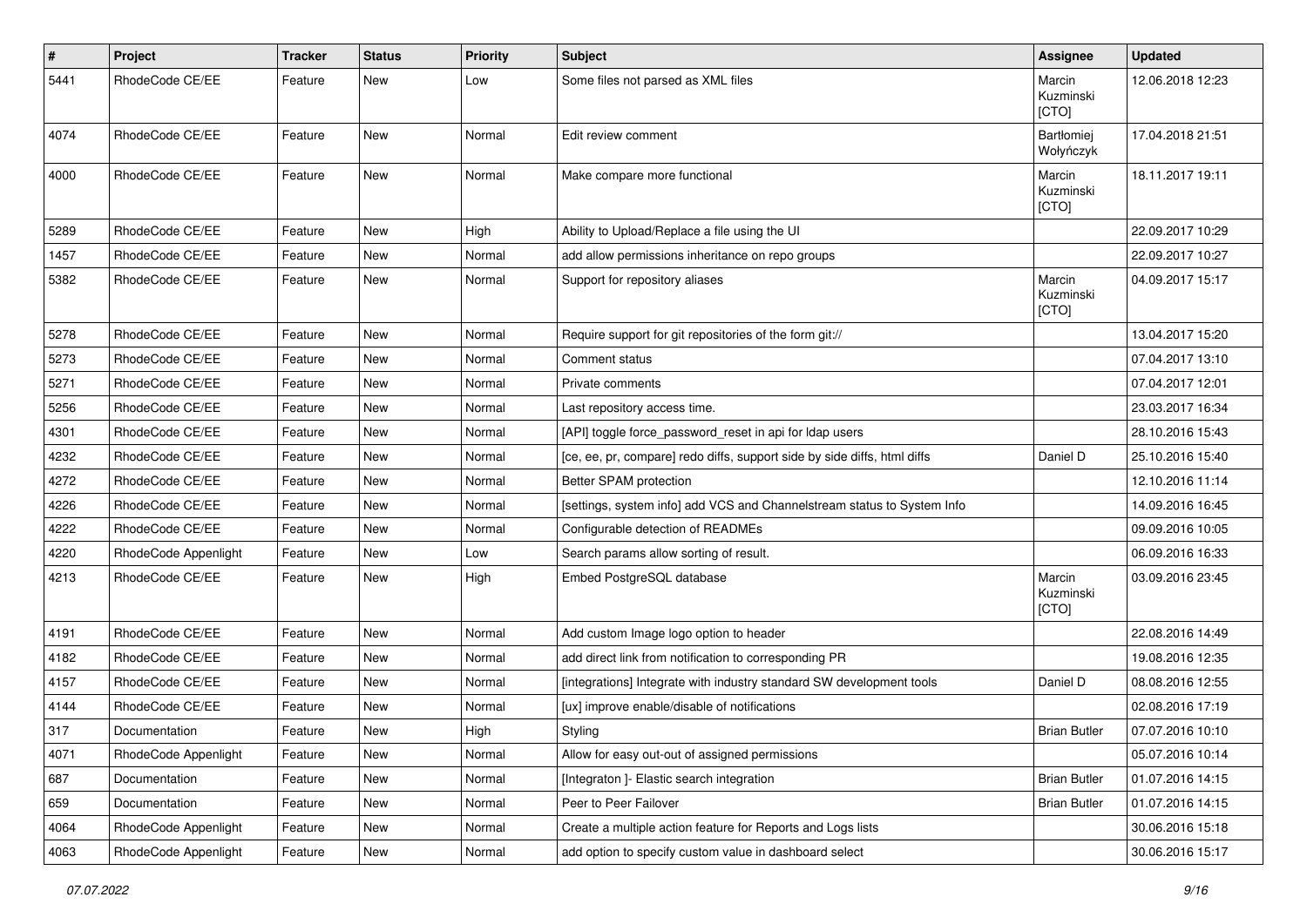| $\vert$ # | Project              | <b>Tracker</b> | <b>Status</b> | <b>Priority</b> | Subject                                                                   | <b>Assignee</b>              | <b>Updated</b>   |
|-----------|----------------------|----------------|---------------|-----------------|---------------------------------------------------------------------------|------------------------------|------------------|
| 4062      | RhodeCode Appenlight | Feature        | New           | Normal          | A way to see browser breakdown for an error                               |                              | 30.06.2016 15:16 |
| 4061      | RhodeCode Appenlight | Feature        | New           | Normal          | Timezone for applications                                                 |                              | 30.06.2016 15:16 |
| 4060      | RhodeCode Appenlight | Feature        | New           | Normal          | Replayable requests                                                       |                              | 30.06.2016 15:15 |
| 4059      | RhodeCode Appenlight | Feature        | New           | Normal          | Server Monitoring                                                         |                              | 30.06.2016 15:15 |
| 4057      | RhodeCode Appenlight | Feature        | New           | Normal          | Negation option for search filter                                         |                              | 30.06.2016 15:12 |
| 4056      | RhodeCode Appenlight | Feature        | New           | Normal          | Optionally allow to filter graphs per machine in dashboard                |                              | 30.06.2016 15:12 |
| 4017      | RhodeCode Appenlight | Feature        | New           | Low             | application logos need help                                               |                              | 14.06.2016 11:52 |
| 3486      | RhodeCode CE/EE      | Feature        | New           | Normal          | expose origin of permission in perm dict for users                        |                              | 06.06.2016 10:54 |
| 3980      | RhodeCode CE/EE      | Feature        | New           | Normal          | Add CI engine                                                             |                              | 05.06.2016 21:32 |
| 3979      | RhodeCode CE/EE      | Feature        | <b>New</b>    | Normal          | Add kanban board                                                          |                              | 05.06.2016 21:20 |
| 3978      | RhodeCode CE/EE      | Feature        | New           | Normal          | Add bug tracker                                                           |                              | 05.06.2016 21:20 |
| 3977      | RhodeCode CE/EE      | Feature        | New           | Normal          | Wiki                                                                      |                              | 05.06.2016 21:11 |
| 148       | RhodeCode CE/EE      | Feature        | New           | Normal          | [comments] Add per file and multiline comments in a changeset             |                              | 25.05.2016 10:20 |
| 3472      | RhodeCode CE/EE      | Feature        | New           | Normal          | Expose unified hooks that can be used in SSH backend                      |                              | 14.04.2016 17:54 |
| 3460      | RhodeCode CE/EE      | Feature        | <b>New</b>    | Normal          | [ux, frontend] hide "show more" button when there is nothing more to show |                              | 11.04.2016 13:37 |
| 3455      | RhodeCode CE/EE      | Feature        | New           | Normal          | [ux] commit message search should render entire commit message            |                              | 07.04.2016 17:50 |
| 3373      | RhodeCode CE/EE      | Feature        | New           | Normal          | Allow to create Bookmarks and Branches from UI                            |                              | 05.04.2016 09:21 |
| 3440      | RhodeCode CE/EE      | Feature        | New           | Normal          | [design, ux] mock-up user interface for adding a branch/bookmark          |                              | 05.04.2016 09:21 |
| 2882      | RhodeCode CE/EE      | Feature        | New           | Normal          | Bulk comment submit                                                       |                              | 17.03.2016 17:50 |
| 5533      | RhodeCode Control    | Feature        | In Progress   | Normal          | Support busybox tar                                                       |                              | 09.02.2019 22:09 |
| 5316      | RhodeCode CE/EE      | Feature        | In Progress   | Normal          | UI should provide checkout URL for a SVN path                             |                              | 06.11.2017 21:59 |
| 4193      | RhodeCode CE/EE      | Feature        | In Progress   | Normal          | Improve Filter Functionality in the Change Log                            | Marcin<br>Kuzminski<br>[CTO] | 22.09.2017 10:25 |
| 4211      | RhodeCode CE/EE      | Feature        | Resolved      | Normal          | [ce, ee] increase webhook flexibility                                     | Marcin<br>Kuzminski<br>[CTO] | 20.06.2022 10:55 |
| 5611      | RhodeCode CE/EE      | Feature        | Resolved      | Normal          | Add information "is the pull request up to date?" in the PR page          |                              | 03.10.2021 23:24 |
| 5642      | RhodeCode CE/EE      | Feature        | Resolved      | Normal          | pull request version column in commit list                                |                              | 30.04.2021 08:53 |
| 5643      | RhodeCode CE/EE      | Feature        | Resolved      | Low             | jump to bottom of review                                                  |                              | 30.04.2021 08:53 |
| 5635      | RhodeCode CE/EE      | Feature        | Resolved      | Normal          | Remember column sorted by of the "Pull Requests You Participate In" table |                              | 30.11.2020 22:30 |
| 4183      | RhodeCode CE/EE      | Feature        | Resolved      | Normal          | Different roles for PR reviewers                                          | Daniel D                     | 12.10.2020 23:13 |
| 5574      | RhodeCode CE/EE      | Feature        | Resolved      | Normal          | hg: Information for external hooks                                        |                              | 30.07.2020 15:40 |
| 5601      | RhodeCode CE/EE      | Feature        | Resolved      | Normal          | Default navigation should be by branch name not commit id                 |                              | 04.06.2020 23:51 |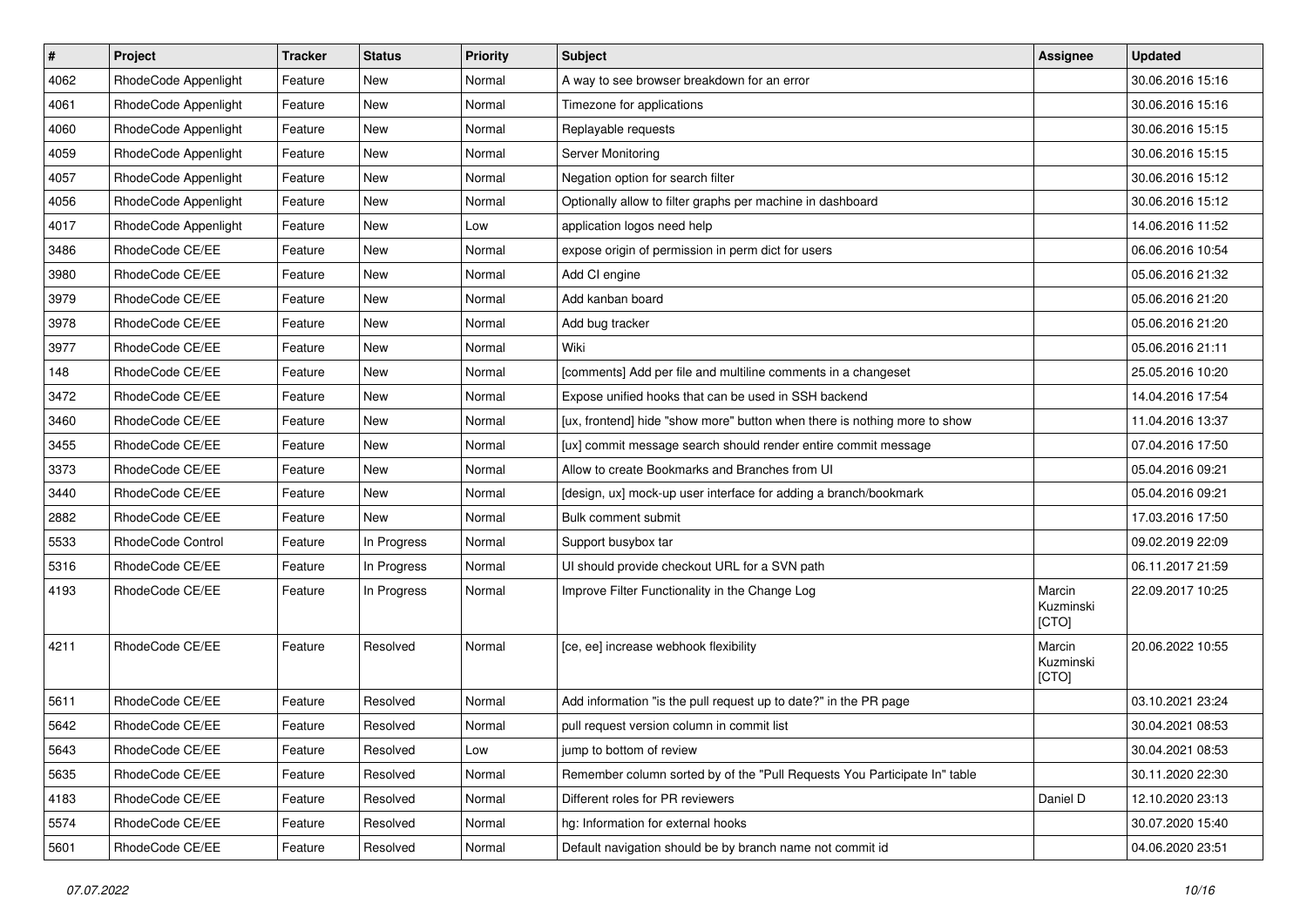| $\pmb{\#}$ | Project         | <b>Tracker</b> | <b>Status</b> | Priority | Subject                                                                                        | <b>Assignee</b>              | <b>Updated</b>                    |
|------------|-----------------|----------------|---------------|----------|------------------------------------------------------------------------------------------------|------------------------------|-----------------------------------|
| 5615       | RhodeCode CE/EE | Feature        | Resolved      | Normal   | Misleading message in PR diff view "File was deleted in this version"                          | Daniel D                     | 23.04.2020 17:40                  |
| 5614       | RhodeCode CE/EE | Feature        | Resolved      | Normal   | Show context function name in hg diffs                                                         |                              | 23.04.2020 13:43                  |
| 5583       | RhodeCode CE/EE | Feature        | Resolved      | Normal   | rcextensions hook for pull request comment                                                     |                              | 23.04.2020 13:42                  |
| 5602       | RhodeCode CE/EE | Feature        | Resolved      | Normal   | Copy full path only copies partial                                                             | Daniel D                     | 30.03.2020 16:04                  |
| 5603       | RhodeCode CE/EE | Feature        | Resolved      | Normal   | Code search - highlight matching search terms                                                  |                              | 30.03.2020 11:16                  |
| 5585       | RhodeCode CE/EE | Feature        | Resolved      | Normal   | Minimize downtime on rccontrol upgrade                                                         |                              | 27.03.2020 09:45                  |
| 3981       | RhodeCode CE/EE | Feature        | Resolved      | Normal   | Add cloud hosting like Gitlab, GitHub                                                          |                              | 02.03.2020 09:14                  |
| 5581       | RhodeCode CE/EE | Feature        | Resolved      | Normal   | expose `send_email` option in the HTTP API, for `comment_commit` and<br>`comment_pull_request` | Daniel D                     | 29.01.2020 11:46                  |
| 5469       | RhodeCode CE/EE | Feature        | Resolved      | Normal   | elastisearch > 2.x not supported ?                                                             |                              | 21.01.2020 02:19                  |
| 5368       | RhodeCode CE/EE | Feature        | Resolved      | Normal   | Mercurial: Close branch before merging it                                                      |                              | Mathieu Cantin   21.01.2020 02:11 |
| 5272       | RhodeCode CE/EE | Feature        | Resolved      | Normal   | Pull Request checklist                                                                         |                              | 21.01.2020 02:09                  |
| 5536       | RhodeCode CE/EE | Feature        | Resolved      | Low      | Ability to disable server-side SSH key generation                                              |                              | 28.02.2019 13:52                  |
| 5520       | RhodeCode CE/EE | Feature        | Resolved      | Normal   | Show the head commits shas when the merge is prevented due to multiple heads                   |                              | 28.02.2019 13:52                  |
| 5442       | RhodeCode CE/EE | Feature        | Resolved      | Low      | Preview of Jupyter notebooks                                                                   | Marcin<br>Kuzminski<br>[CTO] | 16.01.2019 16:33                  |
| 4044       | RhodeCode CE/EE | Feature        | Resolved      | Normal   | <b>Branch permissions</b>                                                                      |                              | 30.08.2018 09:48                  |
| 5187       | RhodeCode CE/EE | Feature        | Resolved      | Normal   | changelog dynamic loading of commits                                                           |                              | 12.06.2018 12:31                  |
| 5396       | RhodeCode CE/EE | Feature        | Resolved      | Normal   | Merge state with shadow repo should be created during pull request                             |                              | 12.10.2017 21:57                  |
| 5321       | RhodeCode CE/EE | Feature        | Resolved      | Normal   | Audit logs                                                                                     |                              | 21.06.2017 12:49                  |
| 4219       | RhodeCode CE/EE | Feature        | Resolved      | Normal   | [ce, ee] Add mandatory reviewers for pull requests                                             | Marcin<br>Kuzminski<br>[CTO] | 20.06.2017 15:23                  |
| 4207       | RhodeCode CE/EE | Feature        | Resolved      | Normal   | Support for obsolescence markers in changelog UI                                               |                              | 19.05.2017 16:14                  |
| 2817       | RhodeCode CE/EE | Feature        | Resolved      | Normal   | Make largefiles downloadable from the interface                                                |                              | 27.03.2017 14:04                  |
| 1055       | RhodeCode CE/EE | Feature        | Resolved      | Normal   | [pr, vcs] Expose the shadow repository of a pull request                                       | Martin<br>Bornhold           | 26.10.2016 10:33                  |
| 4267       | RhodeCode CE/EE | Feature        | Resolved      | Normal   | [ce, ee] jira tracker integration wildcard project key support                                 | Daniel D                     | 10.10.2016 20:13                  |
| 1131       | RhodeCode CE/EE | Feature        | Resolved      | Normal   | Implement default reviewers for code review                                                    | Daniel D                     | 21.09.2016 18:28                  |
| 4225       | RhodeCode CE/EE | Feature        | Resolved      | Normal   | [ce, ee] repo group integrations cascade to child repo groups                                  | Daniel D                     | 14.09.2016 11:12                  |
| 4192       | RhodeCode CE/EE | Feature        | Resolved      | Normal   | [ce, ee] slack/hipchat integrations group commits by branch pushed                             |                              | 09.09.2016 19:01                  |
| 4175       | RhodeCode CE/EE | Feature        | Resolved      | Normal   | [ce, ee] repo group integrations                                                               | Daniel D                     | 16.08.2016 20:00                  |
| 3999       | RhodeCode CE/EE | Feature        | Resolved      | Normal   | Add `send account information` to user creation page                                           |                              | 28.06.2016 15:22                  |
| 2539       | RhodeCode CE/EE | Feature        | Feedback      | Normal   | Recursive deletion of resources                                                                |                              | 20.04.2016 08:52                  |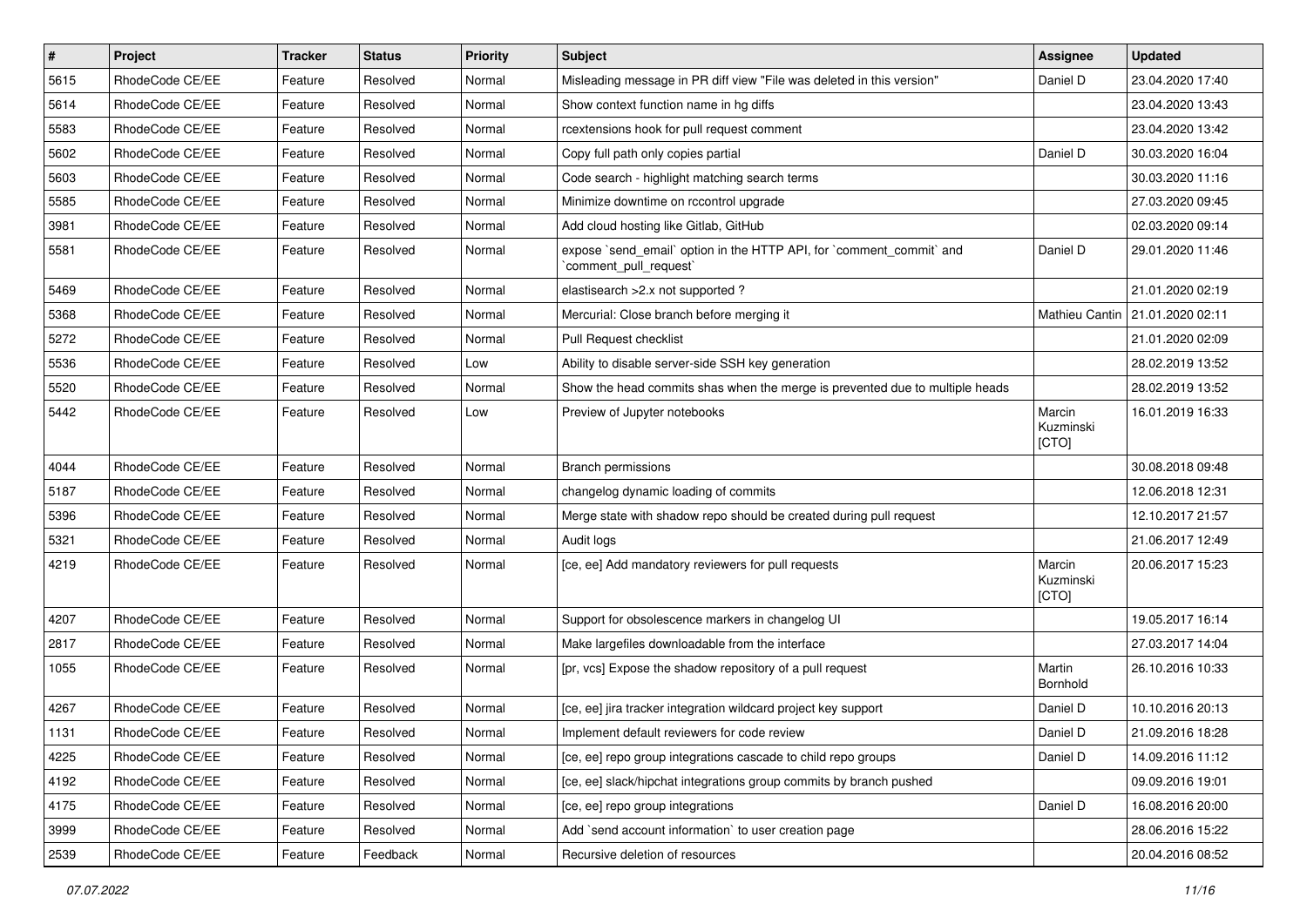| $\vert$ # | Project         | Tracker | <b>Status</b> | <b>Priority</b> | Subject                                                                                                    | Assignee           | <b>Updated</b>   |
|-----------|-----------------|---------|---------------|-----------------|------------------------------------------------------------------------------------------------------------|--------------------|------------------|
| 5683      | Documentation   | Support | New           | Low             | Schemas (Structured Data) Snippets                                                                         | <b>Today Deals</b> | 06.07.2022 07:19 |
| 5677      | RhodeCode CE/EE | Support | <b>New</b>    | Normal          | PR cross merge                                                                                             |                    | 28.01.2022 16:59 |
| 5639      | RhodeCode CE/EE | Support | New           | High            | 500 Internal Server Error   The server has either erred  after importing Database<br>from backup           |                    | 22.11.2020 09:15 |
| 5618      | RhodeCode CE/EE | Support | New           | Normal          | Getting HTTP 502 Bad Gateway when trying to push (or clone) on a slow network                              |                    | 27.05.2020 21:56 |
| 5593      | RhodeCode CE/EE | Support | New           | Normal          | <b>SSH</b> connections                                                                                     |                    | 17.02.2020 16:18 |
| 5591      | Documentation   | Support | New           | Normal          | documentation typo                                                                                         |                    | 04.02.2020 19:43 |
| 5541      | RhodeCode CE/EE | Support | New           | Normal          | <b>SVN Settings: Repository Patterns</b>                                                                   |                    | 16.12.2019 15:35 |
| 5529      | Documentation   | Support | New           | Normal          | Documentation does not detail watched repositories                                                         |                    | 07.02.2019 00:16 |
| 5527      | RhodeCode CE/EE | Support | New           | Normal          | API: expose human readable failure reason                                                                  |                    | 30.01.2019 17:43 |
| 5503      | RhodeCode CE/EE | Support | New           | Normal          | failed to upgrade to 4.13.3                                                                                |                    | 06.11.2018 18:28 |
| 5499      | RhodeCode CE/EE | Support | New           | Normal          | ERROR [celery.worker.consumer.consumer] consumer: Cannot connect                                           |                    | 11.09.2018 08:39 |
| 5495      | RhodeCode CE/EE | Support | New           | Normal          | Idap to crowd users_groups sync source                                                                     |                    | 10.09.2018 22:09 |
| 5497      | RhodeCode CE/EE | Support | New           | Normal          | hg push hangs                                                                                              |                    | 30.08.2018 22:15 |
| 5468      | RhodeCode CE/EE | Support | New           | Normal          | Check logic for updating last commit for repository groups                                                 |                    | 30.08.2018 09:47 |
| 5491      | RhodeCode CE/EE | Support | New           | Urgent          | Upgrade RhodeCode Community + VCSSERVER from 4.10.4 to 4.12.4, pull request<br>stop working with reviewers |                    | 30.08.2018 09:47 |
| 5496      | RhodeCode CE/EE | Support | New           | Normal          | database migration 4.11.6 mysql to 4.12.4 postgres                                                         |                    | 27.08.2018 21:17 |
| 5484      | RhodeCode CE/EE | Support | New           | Normal          | Setting up ssh, remote hg not found                                                                        |                    | 06.07.2018 23:41 |
| 3364      | RhodeCode CE/EE | Support | New           | High            | Allow Specifying the Commit Message for Pull Request Merges                                                |                    | 17.04.2018 21:51 |
| 5394      | RhodeCode CE/EE | Support | New           | Normal          | SVN to Git / Mercurial Migration                                                                           |                    | 03.10.2017 09:29 |
| 5269      | RhodeCode CE/EE | Support | New           | Normal          | Upgrade from RC EE 3.7.1 to RC EE 4.x                                                                      |                    | 29.06.2017 19:36 |
| 5255      | RhodeCode CE/EE | Support | New           | Normal          | I can't access issues created by me from mail                                                              |                    | 04.04.2017 11:28 |
| 5237      | Documentation   | Support | New           | Normal          | documentation for DR                                                                                       |                    | 06.03.2017 23:34 |
| 4303      | RhodeCode CE/EE | Support | New           | Normal          | rhodecode instance                                                                                         |                    | 08.11.2016 16:32 |
| 4252      | RhodeCode CE/EE | Support | New           | Normal          | Backup & Recovery                                                                                          |                    | 07.10.2016 19:47 |
| 3332      | RhodeCode CE/EE | Support | New           | Normal          | LDAP settings page: Add button "test connection"                                                           |                    | 17.03.2016 10:23 |
| 3967      | RhodeCode CE/EE | Support | In Progress   | Normal          | Server 500 error                                                                                           |                    | 11.08.2016 13:39 |
| 5516      | RhodeCode CE/EE | Support | Resolved      | High            | Cannot log into RhodeCode                                                                                  | Thierry<br>Wynsdau | 28.05.2020 20:28 |
| 5609      | RhodeCode CE/EE | Support | Resolved      | Normal          | Change git diff algorithm                                                                                  |                    | 31.03.2020 22:08 |
| 5554      | RhodeCode CE/EE | Support | Resolved      | Normal          | How to increase number of commits shown in pagination on dashboard and<br>changelog                        |                    | 21.01.2020 02:08 |
| 5395      | RhodeCode CE/EE | Support | Resolved      | Normal          | Svn protocols and performance                                                                              |                    | 04.04.2019 18:08 |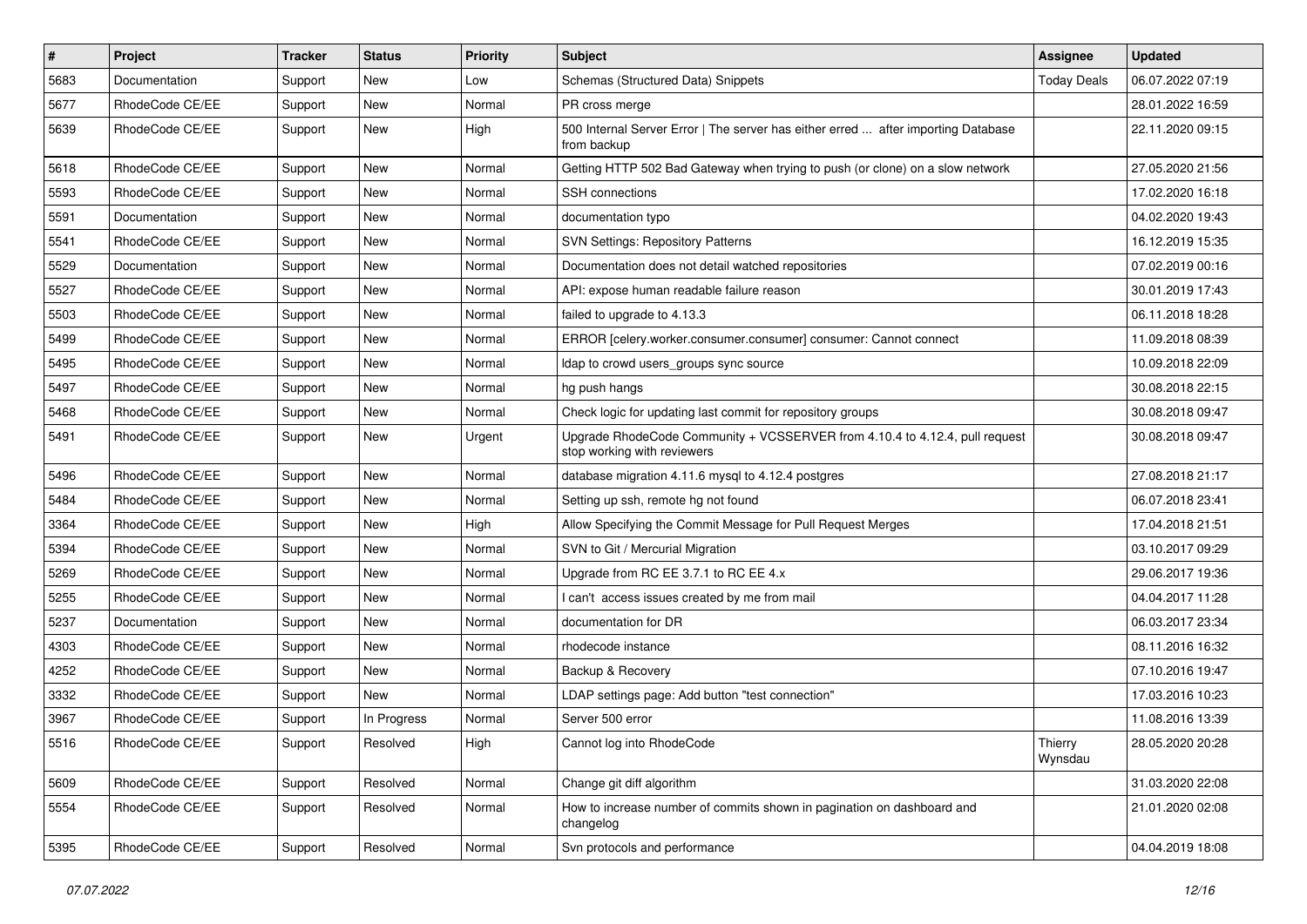| $\pmb{\#}$ | Project         | <b>Tracker</b> | <b>Status</b> | <b>Priority</b> | <b>Subject</b>                                                                                                                    | <b>Assignee</b>         | <b>Updated</b>   |
|------------|-----------------|----------------|---------------|-----------------|-----------------------------------------------------------------------------------------------------------------------------------|-------------------------|------------------|
| 5546       | RhodeCode CE/EE | Support        | Resolved      | Normal          | experiments with mercurial 4.9                                                                                                    |                         | 26.03.2019 09:23 |
| 5544       | RhodeCode CE/EE | Support        | Resolved      | Normal          | Use of authentication token with LDAP account results in account lockout when max<br>bad password attempts are configured in LDAP |                         | 27.02.2019 10:09 |
| 5423       | Documentation   | Support        | Resolved      | Normal          | API-Documentation for Method "create_repo_group" faulty                                                                           |                         | 22.01.2018 16:23 |
| 5375       | RhodeCode CE/EE | Support        | Resolved      | Normal          | How do I configure "Go to" to just search repository names?                                                                       |                         | 16.08.2017 18:00 |
| 4677       | RhodeCode CE/EE | Support        | Resolved      | High            | API get_repo_refs not working?                                                                                                    |                         | 19.12.2016 11:46 |
| 4269       | RhodeCode CE/EE | Support        | Resolved      | Normal          | Allow flash messages to be permanently surpressed                                                                                 | <b>Marcin Lulek</b>     | 14.10.2016 12:46 |
| 4244       | RhodeCode CE/EE | Support        | Resolved      | Normal          | mod dav svn template error when using auth realm with spaces in it                                                                | Martin<br>Bornhold      | 28.09.2016 12:07 |
| 4243       | RhodeCode CE/EE | Support        | Resolved      | High            | Gist visibility update?                                                                                                           | Martin<br>Bornhold      | 27.09.2016 06:40 |
| 4227       | RhodeCode CE/EE | Support        | Resolved      | Normal          | VBScript files detected as text/plain - no syntax highlighting                                                                    |                         | 14.09.2016 22:38 |
| 4081       | RhodeCode CE/EE | Support        | Resolved      | Normal          | Receiving server 500 error when trying to clone repo from windows client using<br>eclipse                                         |                         | 12.07.2016 14:30 |
| 5200       | RhodeCode CE/EE | Task           | New           | Normal          | investigate search improvements                                                                                                   |                         | 16.12.2019 16:04 |
| 5270       | RhodeCode CE/EE | Task           | New           | Normal          | Comments updates                                                                                                                  | Bartłomiej<br>Wołyńczyk | 17.04.2018 21:51 |
| 4290       | RhodeCode CE/EE | Task           | <b>New</b>    | Normal          | Allow to transplant the review status to merged commits                                                                           |                         | 17.04.2018 21:50 |
| 4045       | RhodeCode CE/EE | Task           | New           | Normal          | File permissions                                                                                                                  |                         | 17.04.2018 21:49 |
| 4120       | RhodeCode CE/EE | Task           | New           | Normal          | [ce] replace get_repo_nodes api                                                                                                   | Daniel D                | 17.04.2018 21:49 |
| 2844       | RhodeCode CE/EE | Task           | <b>New</b>    | Normal          | Update Bcrypt to a maintained version                                                                                             |                         | 17.02.2018 20:37 |
| 4246       | RhodeCode CE/EE | Task           | New           | Normal          | [ce, ee, vcs, git] add tests for annotated git tags                                                                               | Daniel D                | 13.02.2018 18:03 |
| 5404       | RhodeCode CE/EE | Task           | New           | Normal          | Add an option to detach review rules when deleting an user                                                                        |                         | 22.11.2017 11:23 |
| 5400       | RhodeCode CE/EE | Task           | New           | Normal          | User group - subgroup support                                                                                                     |                         | 06.11.2017 22:00 |
| 4197       | RhodeCode CE/EE | Task           | New           | Normal          | [ce, ee] get list of users with their permissions to a repository                                                                 | Daniel D                | 22.09.2017 10:30 |
| 4051       | RhodeCode CE/EE | Task           | New           | Normal          | [ux, renderering] Consistent formatting on text fields.                                                                           |                         | 22.09.2017 10:27 |
| 4299       | RhodeCode CE/EE | Task           | New           | Normal          | TEMPLATE repo groups                                                                                                              |                         | 22.09.2017 10:26 |
| 4234       | RhodeCode CE/EE | Task           | New           | Normal          | prepare and test RhodeCode VM image for AWS                                                                                       | Marcin Lulek            | 11.07.2017 13:32 |
| 4312       | RhodeCode CE/EE | Task           | New           | Normal          | Storage location changes                                                                                                          |                         | 11.07.2017 13:31 |
| 4669       | RhodeCode CE/EE | Task           | New           | Normal          | disable pytest sugar on nix-build                                                                                                 |                         | 01.12.2016 12:52 |
| 4289       | RhodeCode CE/EE | Task           | <b>New</b>    | Low             | [ce, ee] clean up pygments lexer functions + handling                                                                             | Daniel D                | 21.10.2016 14:44 |
| 4179       | RhodeCode CE/EE | Task           | New           | Normal          | [ce, ee] refine perms summary list                                                                                                | Daniel D                | 14.09.2016 12:09 |
| 4216       | RhodeCode CE/EE | Task           | New           | Normal          | [ux, renderers] implement consistent rendering for text fields                                                                    |                         | 06.09.2016 11:46 |
| 4147       | RhodeCode CE/EE | Task           | New           | Normal          | [ce, ee, docs] Events documentation                                                                                               | Daniel D                | 15.08.2016 12:33 |
| 4163       | RhodeCode CE/EE | Task           | New           | Normal          | [ce, ee] celery refactor + upgrade                                                                                                |                         | 15.08.2016 12:32 |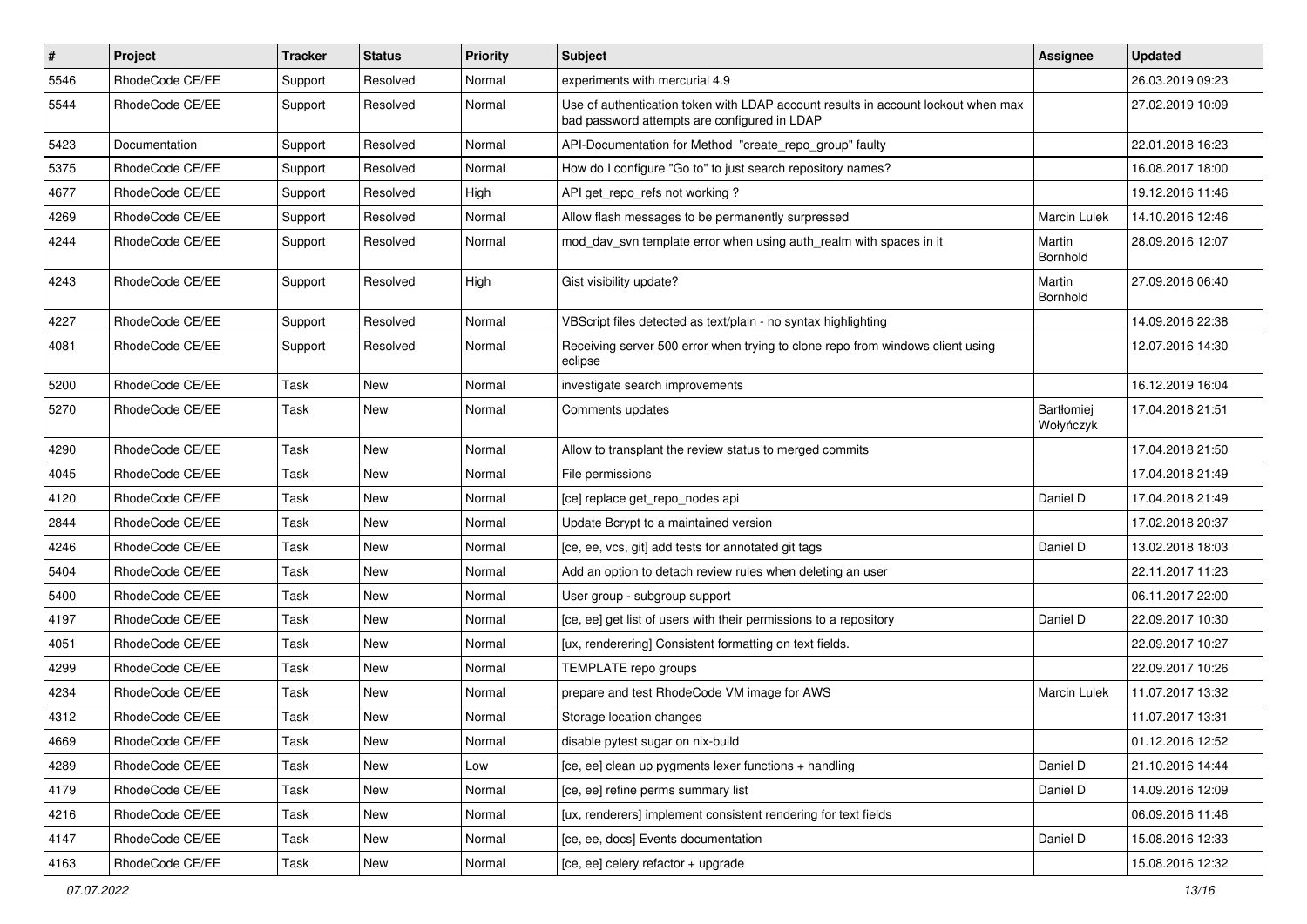| $\vert$ # | Project              | <b>Tracker</b> | <b>Status</b> | Priority | <b>Subject</b>                                                                           | <b>Assignee</b>              | <b>Updated</b>   |
|-----------|----------------------|----------------|---------------|----------|------------------------------------------------------------------------------------------|------------------------------|------------------|
| 3093      | Documentation        | Task           | New           | Normal   | [API] - update hg/git update pr API. Auto updates PR on push                             | <b>Brian Butler</b>          | 01.07.2016 14:15 |
| 3092      | Documentation        | Task           | <b>New</b>    | Normal   | [RCE, ini] - doc available settings + check tender with Gemalto hacks                    | <b>Brian Butler</b>          | 01.07.2016 14:15 |
| 737       | Documentation        | Task           | New           | Normal   | What is an extra field and how do you add it?                                            |                              | 01.07.2016 14:15 |
| 682       | Documentation        | Task           | New           | Normal   | Error Msg guide                                                                          | <b>Brian Butler</b>          | 01.07.2016 14:15 |
| 4052      | RhodeCode Appenlight | Task           | <b>New</b>    | Normal   | release fixes                                                                            | Marcin Lulek                 | 29.06.2016 12:14 |
| 3484      | RhodeCode CE/EE      | Task           | New           | Normal   | oauth: reduce required permissions for 3rd party                                         |                              | 13.04.2016 12:33 |
| 3377      | RhodeCode CE/EE      | Task           | <b>New</b>    | Normal   | extra fields types extensions                                                            |                              | 24.03.2016 15:23 |
| 3376      | RhodeCode CE/EE      | Task           | New           | Normal   | Repo action plugins                                                                      |                              | 24.03.2016 15:21 |
| 3362      | RhodeCode CE/EE      | Task           | <b>New</b>    | Normal   | auth-plugins, indicate visually that plugin is turned on but NOT enabled                 |                              | 22.03.2016 19:03 |
| 2944      | RhodeCode CE/EE      | Task           | <b>New</b>    | Normal   | Bump gunicorn to 19.4 version                                                            |                              | 17.03.2016 12:58 |
| 3260      | RhodeCode CE/EE      | Task           | New           | Normal   | api: expose get_repo_node method                                                         |                              | 17.03.2016 12:56 |
| 3261      | RhodeCode CE/EE      | Task           | New           | Normal   | mousetrap.js bump to latest 1.5.X version                                                |                              | 17.03.2016 12:52 |
| 3333      | RhodeCode Tools      | Task           | <b>New</b>    | Normal   | Create rhodecode-tools backup command for backup of RhodeCode Enterprise                 |                              | 17.03.2016 12:43 |
| 3504      | RhodeCode CE/EE      | Task           | In Progress   | Normal   | [routing] Move static assets under a common prefix                                       |                              | 19.07.2016 12:27 |
| 5229      | RhodeCode CE/EE      | Task           | Resolved      | Normal   | add support for https://clipboardjs.com/                                                 |                              | 21.01.2020 02:19 |
| 5537      | RhodeCode CE/EE      | Task           | Resolved      | Normal   | Add owner to create_pull_request API                                                     |                              | 28.02.2019 13:52 |
| 5408      | Documentation        | Task           | Resolved      | Low      | Upate nginx documentation for non standard SSL port                                      |                              | 12.07.2018 23:21 |
| 5391      | RhodeCode CE/EE      | Task           | Resolved      | High     | Secure Email change                                                                      |                              | 17.04.2018 21:50 |
| 5326      | RhodeCode CE/EE      | Task           | Resolved      | Normal   | Public usergroup profile                                                                 | Bartłomiej<br>Wołyńczyk      | 22.02.2018 15:44 |
| 5386      | RhodeCode CE/EE      | Task           | Resolved      | Normal   | Increase security for Email Change                                                       | Marcin<br>Kuzminski<br>[CTO] | 17.02.2018 17:29 |
| 5202      | RhodeCode CE/EE      | Task           | Resolved      | Normal   | run git gc and git repack on GIT repos when we have a scheduler via celery in<br>pyramid |                              | 04.12.2017 20:49 |
| 4169      | RhodeCode CE/EE      | Task           | Resolved      | Normal   | re-architecture celery support                                                           |                              | 17.11.2017 19:21 |
| 5203      | RhodeCode CE/EE      | Task           | Resolved      | Normal   | optimise large repos speed                                                               |                              | 08.09.2017 16:10 |
| 5343      | RhodeCode CE/EE      | Task           | Resolved      | Normal   | SSH key management and SSH support                                                       |                              | 18.08.2017 23:50 |
| 4288      | RhodeCode CE/EE      | Task           | Resolved      | Normal   | [ce, ee] unify controllers that use diffs                                                | Daniel D                     | 02.08.2017 11:41 |
| 5225      | RhodeCode CE/EE      | Task           | Resolved      | Normal   | add tag of author/contribitor to comments                                                |                              | 11.05.2017 11:10 |
| 5265      | RhodeCode CE/EE      | Task           | Resolved      | Normal   | Enable phases support                                                                    |                              | 11.05.2017 11:10 |
| 4235      | RhodeCode CE/EE      | Task           | Resolved      | High     | Support GIT LFS server                                                                   |                              | 23.03.2017 17:24 |
| 5235      | RhodeCode CE/EE      | Task           | Resolved      | Normal   | relative image support                                                                   |                              | 10.03.2017 23:37 |
| 5221      | RhodeCode CE/EE      | Task           | Resolved      | Normal   | Missing comment type in emails                                                           |                              | 19.02.2017 21:46 |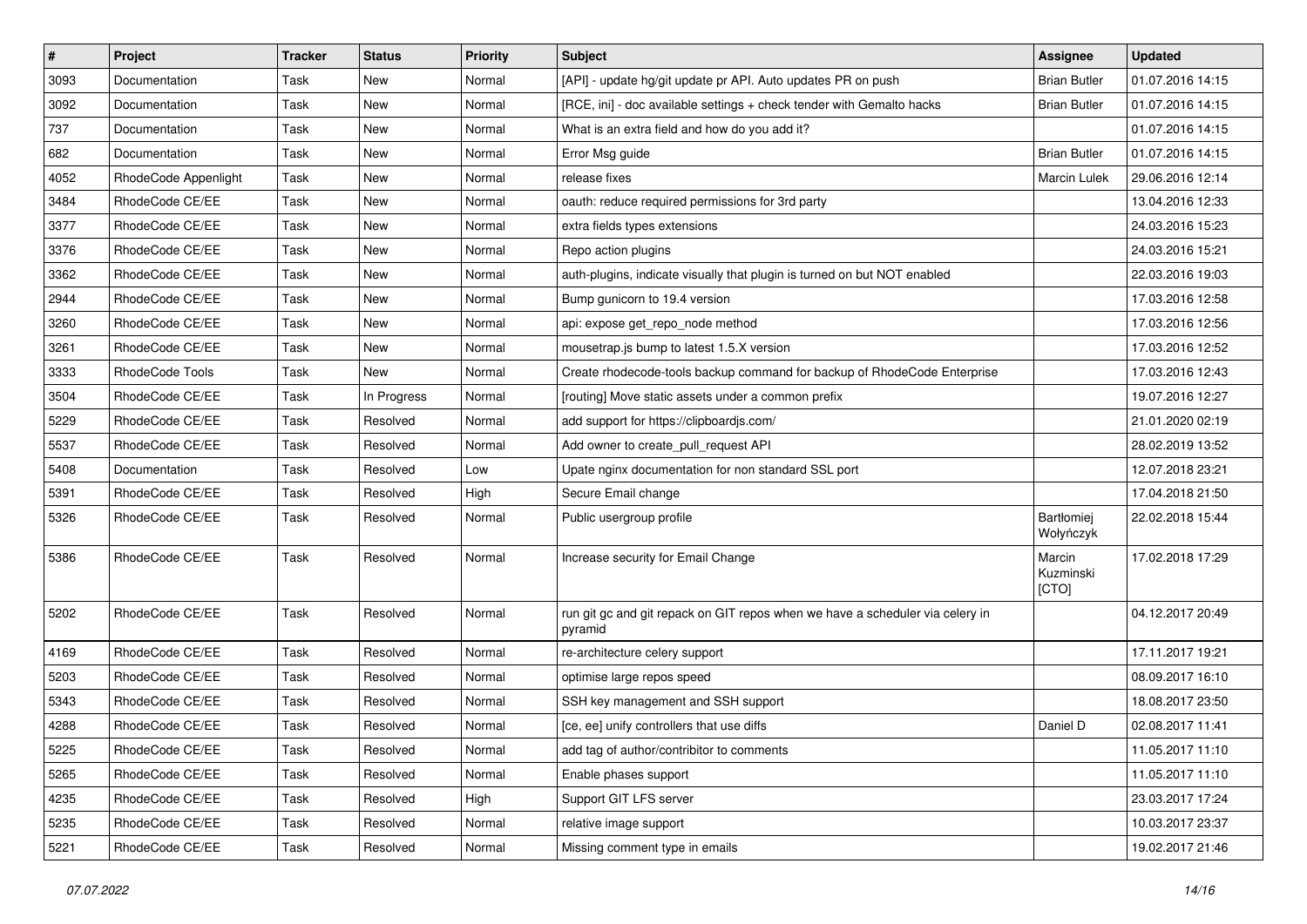| $\vert$ # | <b>Project</b>  | <b>Tracker</b> | <b>Status</b> | <b>Priority</b> | <b>Subject</b>                                                                                       | Assignee                            | <b>Updated</b>   |
|-----------|-----------------|----------------|---------------|-----------------|------------------------------------------------------------------------------------------------------|-------------------------------------|------------------|
| 5207      | RhodeCode CE/EE | Task           | Resolved      | Low             | Release 4.6.1                                                                                        |                                     | 13.02.2017 18:04 |
| 5201      | RhodeCode CE/EE | Task           | Resolved      | Normal          | API: implement describe-methods                                                                      |                                     | 13.02.2017 15:57 |
| 5198      | RhodeCode CE/EE | Task           | Resolved      | Normal          | remove pyro4 from enterprise                                                                         |                                     | 07.02.2017 19:28 |
| 5184      | RhodeCode CE/EE | Task           | Resolved      | Normal          | bump pyramid to 1.7.X                                                                                |                                     | 06.02.2017 21:50 |
| 4259      | RhodeCode CE/EE | <b>Task</b>    | Resolved      | Low             | Events, create post-create-user event                                                                | Daniel D                            | 30.01.2017 20:11 |
| 5150      | RhodeCode CE/EE | Task           | Resolved      | Normal          | Password reset promts in my account should be hidden in accounts that are not of<br>type rhodecode   | Marcin<br>Kuzminski<br>[CTO]        | 02.01.2017 16:34 |
| 4678      | RhodeCode CE/EE | Task           | Resolved      | Normal          | Release 4.5.2                                                                                        |                                     | 19.12.2016 17:32 |
| 4283      | RhodeCode CE/EE | Task           | Resolved      | Normal          | bump whoosh to 2.7.4 release                                                                         |                                     | 13.12.2016 21:08 |
| 4670      | RhodeCode CE/EE | Task           | Resolved      | Normal          | Release 4.5.1                                                                                        | Marcin<br>Kuzminski<br><b>ICTOI</b> | 06.12.2016 21:13 |
| 4666      | RhodeCode CE/EE | Task           | Resolved      | Normal          | Bump git and mercurial to latest versions                                                            |                                     | 02.12.2016 19:01 |
| 4311      | RhodeCode CE/EE | Task           | Resolved      | Normal          | Diffs feedback                                                                                       | Daniel D                            | 26.11.2016 14:10 |
| 4305      | RhodeCode CE/EE | Task           | Resolved      | Normal          | Meta-tagging could be excluded from limit                                                            |                                     | 09.11.2016 19:27 |
| 4003      | RhodeCode CE/EE | Task           | Resolved      | Normal          | User personal repository groups improvements                                                         |                                     | 07.11.2016 16:12 |
| 4297      | RhodeCode CE/EE | Task           | Resolved      | Normal          | redo the my-pull-requests page to use the datagrid                                                   | Marcin<br>Kuzminski<br>[CTO]        | 01.11.2016 09:31 |
| 4282      | RhodeCode CE/EE | Task           | Resolved      | Normal          | Add inode limit together with disk usage                                                             | Marcin<br>Kuzminski<br>[CTO]        | 19.10.2016 12:18 |
| 4281      | RhodeCode CE/EE | Task           | Resolved      | Normal          | Fix docs on To `increase database performance`                                                       | Marcin<br>Kuzminski<br>[CTO]        | 18.10.2016 16:39 |
| 4245      | RhodeCode CE/EE | Task           | Resolved      | Normal          | Convert control command to use http mode by default                                                  | Marcin<br>Kuzminski<br>[CTO]        | 14.10.2016 16:13 |
| 4108      | RhodeCode CE/EE | Task           | Resolved      | Normal          | Release 4.2.2                                                                                        |                                     | 14.10.2016 13:08 |
| 4237      | RhodeCode CE/EE | Task           | Resolved      | Normal          | Enable HTTP support                                                                                  | Martin<br>Bornhold                  | 12.10.2016 11:51 |
| 4238      | RhodeCode CE/EE | Task           | Resolved      | Normal          | default reviewers updates                                                                            | Daniel D                            | 06.10.2016 14:26 |
| 4203      | RhodeCode CE/EE | Task           | Resolved      | Normal          | Get rid of syn.proxy.parent path root, and replace it with reading storage location<br>from Database | Martin<br>Bornhold                  | 22.09.2016 14:31 |
| 4194      | RhodeCode CE/EE | Task           | Resolved      | Normal          | move svn http backend out of labs into a real VCS settings                                           | Lisa Quatmann                       | 14.09.2016 23:16 |
| 4151      | RhodeCode CE/EE | Task           | Resolved      | Normal          | [packaging] Subversion to current 1.9.X                                                              |                                     | 09.09.2016 10:18 |